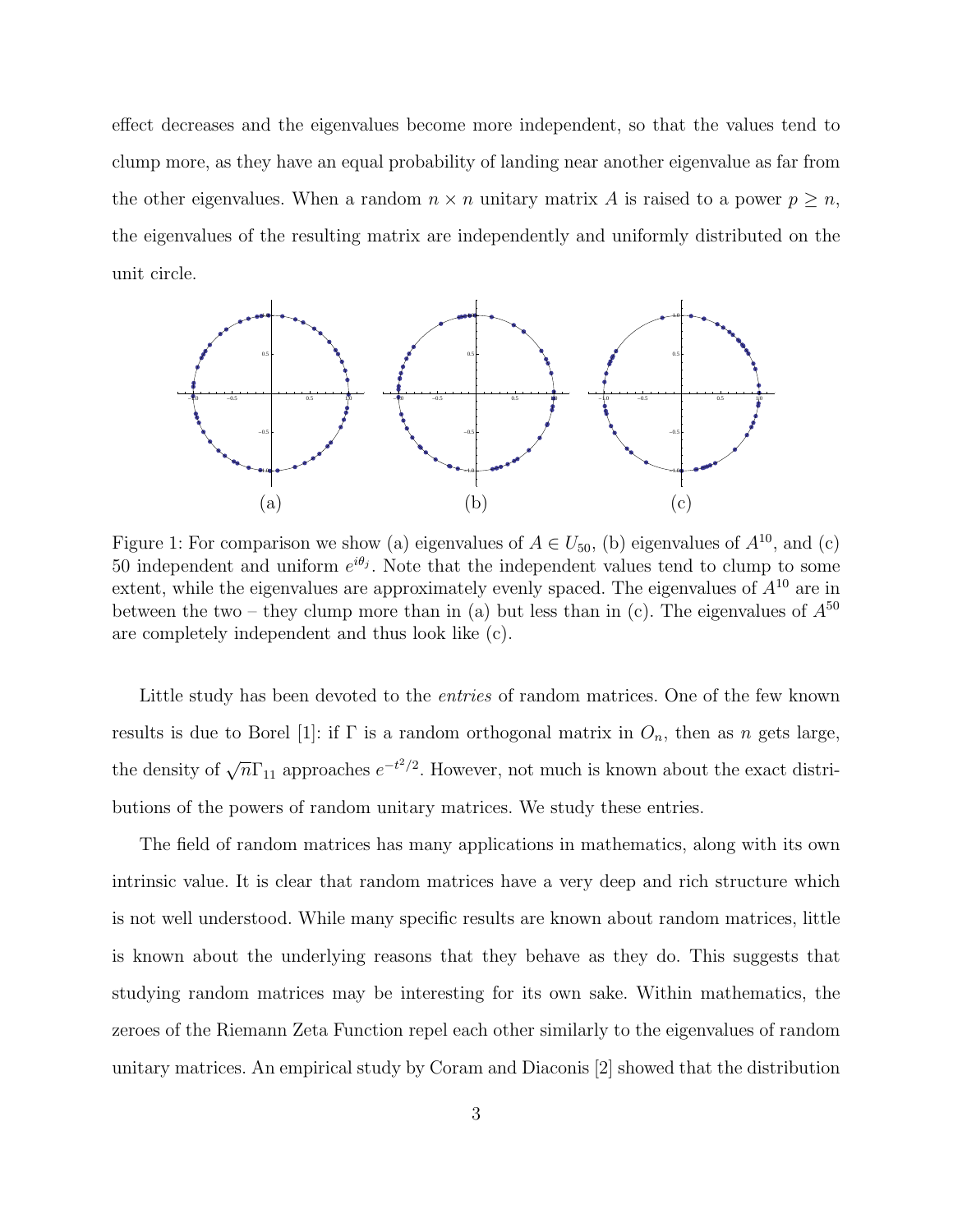of the roots of the Zeta Function was just like that of the eigenvalues.

In addition to connections within mathematics, random matrices have applications to real-world problems. Telephone encryption uses random matrices to encrypt data, and a better understanding of random matrices makes it possible to easily generate pseudorandom matrices which behave like truly random ones. Efficient algorithms using random matrix theory were discovered by Diaconis and Shahshahani [4], Rosenthal [13], and Porod [10]. In statistics, the analysis of large data sets relies on understanding the eigenvalues of large orthogonal matrices; see Mardia, Kent, and Bibby [7]. Finally, random matrices have applications in quantum mechanics, where raising a matrix to a power corresponds to applying the same action repeatedly to a particular quantum state. A sample of such applications is given in Timberlake [16].

In Section 2 we summarize our main results and provide histograms of realizations of these theorems. In Section 3 we establish tools which will be useful in Sections 4 and 5. In Section 4 we consider the case where the matrix is raised to a power at least equal to its dimension, and in Section 5 we consider lower powers.

### 2 Summary of main results

To facilitate the visualization of the results, we include in Figure 2 histograms generated from simulations of the first entries of 20,000 random matrices from  $U_n$  raised to the  $p<sup>th</sup>$  power for  $n = 3, 4$ , and 5 and  $p = 1, 2, \ldots, 5$ . For the  $p = 3$  and  $n = 3$  case a three-dimensional histogram of  $1,000,000$  random matrices is shown in Figure 3.

Our first theorem deals with the distribution of entries of high powers of random unitary matrices. Let  $(A^p)_{11}$  be the top left element of  $A^p$ . Then when  $p \geq n$ , if we select A randomly from  $U_n$ , the distribution of  $(A^p)_{11}$  becomes the same for all  $p \geq n$ . We give a density function for that distribution.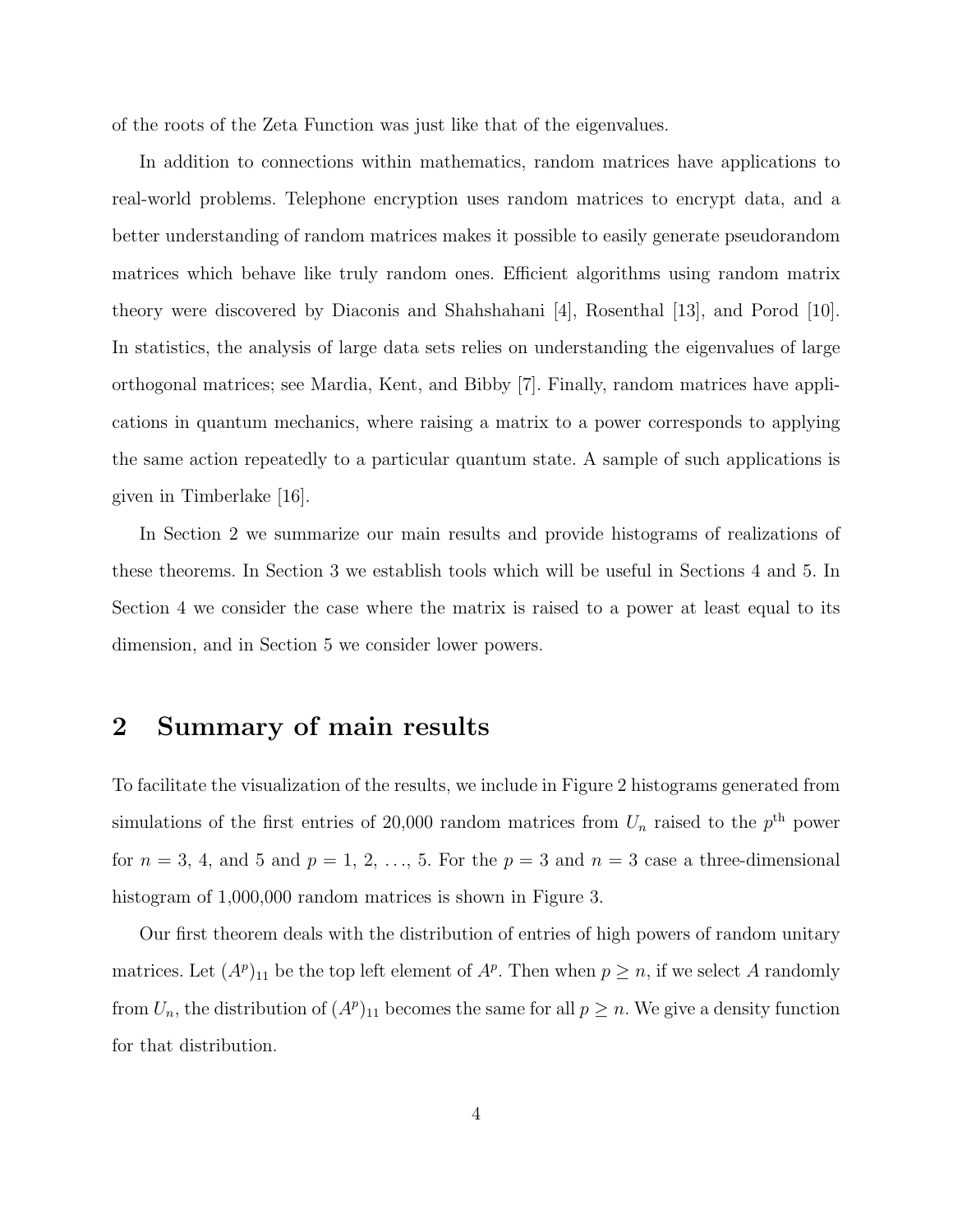

Figure 2: Histograms of a cross-section of the distribution of  $(U^p)_{11}$  on the unit circle, generated by considering the magnitudes of  $(U^p)_{11}$ , then normalizing for the increased density of points towards the edge of the unit disk. The horizontal axis goes from 0 to 1, that is, from the center of the disk to the edge, and the vertical axis is the density. Note, for example, that when  $p \ge n$ , the probability density stabilizes, and that for  $n = 3$  and  $p \ge 3$ , the density is uniform (since by Theorem 1 the density function is constant).



Figure 3: A three-dimensional histogram of a simulation with  $1,000,000$  matrices with  $n = 3$ and  $p = 3$ . The x and y axes are the real and imaginary parts of the first entry, and the z axis is the probability density. Notice that the distribution is uniform and isotropic, just as shown in the cross-section histograms and just as predicted by Theorem 1. For comparison, the corresponding cross-section histogram is included.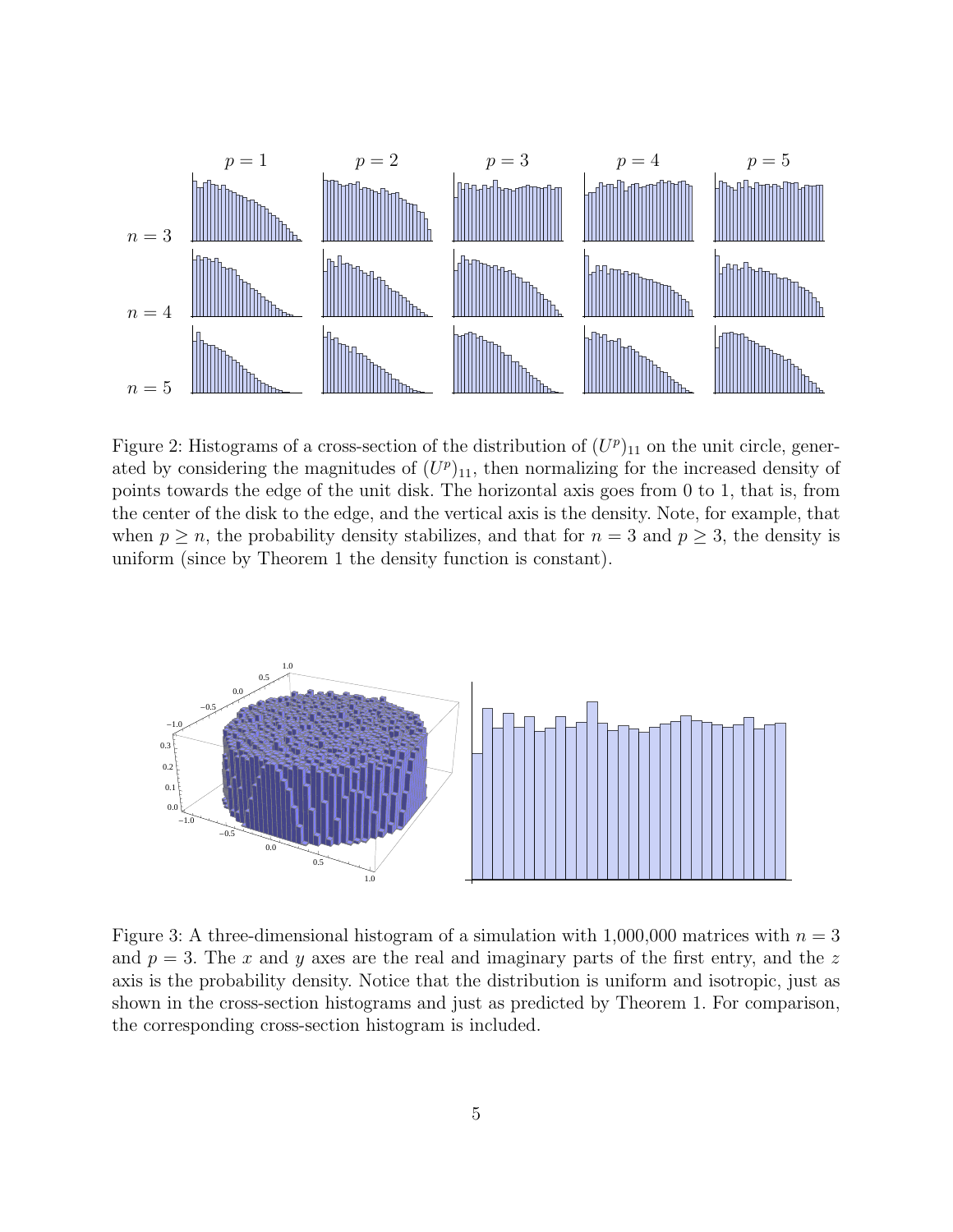**Theorem 1.** Let  $n \geq 2$ , and let A be a random  $n \times n$  unitary matrix selected according to Haar measure. Then  $Z_n = (A^p)_{11}$  has probability density function  $f_{Z_n}(\zeta) = c(1 - |\zeta|^2)^{\frac{n-3}{2}}$  on the unit disk for all integers  $p \geq n$ , where  $c = \frac{n-1}{2\pi}$  $rac{i-1}{2\pi}$ .

Our second theorem deals with the distribution of lower powers of random unitary matrices. When  $1 < p < n$ , the exact distribution of the first entry does not appear to have a simple density function. However, when  $\lceil \frac{n}{2} \rceil$  $\left\lfloor \frac{n}{2} \right\rfloor \leq p \leq n$ , some information can be gained about the moments of the squared magnitudes of the distributions.

**Theorem 2.** Let  $n \geq 2$ , and let  $\lceil \frac{n}{2} \rceil$  $\left\lfloor \frac{n}{2} \right\rfloor \leq p_1 < p_2 \leq n$ . Let A be a random  $n \times n$  unitary matrix selected according to Haar measure. If the  $e^{th}$  moment of  $X = |(A^{p_1})_{11}|^2$  is  $\mu_e$ , and the  $e^{th}$  moment of  $Y = |(A^{p_2})_{11}|^2$  is  $\nu_e$ , then when e is a positive integer,  $\mu_e < \nu_e$ .

In effect, this means that as p increases,  $Z = (A^p)_{11}$  is more likely to fall towards the edge of the unit disk than it is for p small. For example, when  $n = 3$ ,  $(A^2)_{11}$  is distributed mostly towards the center of the disk, while  $(A^3)_{11}$  is uniform over the disk by Theorem 1. This can also be observed in Figure 2, where the probability densities bulge more towards the right as p gets larger.

We conjecture that Theorem 2 holds for all  $1 \leq p_1 < p_2 \leq n$ ; statistical samples appear to support this conjecture.

### 3 Tools for understanding random matrices

One important tool in the study of random matrices is that of moments. Given any continuous probability distribution X over  $\mathbb R$  with density function f, the  $e^{th}$  moment of X is defined as

$$
\mu_e = E[X^e] = \int_{-\infty}^{\infty} x^e f(x) \, dx.
$$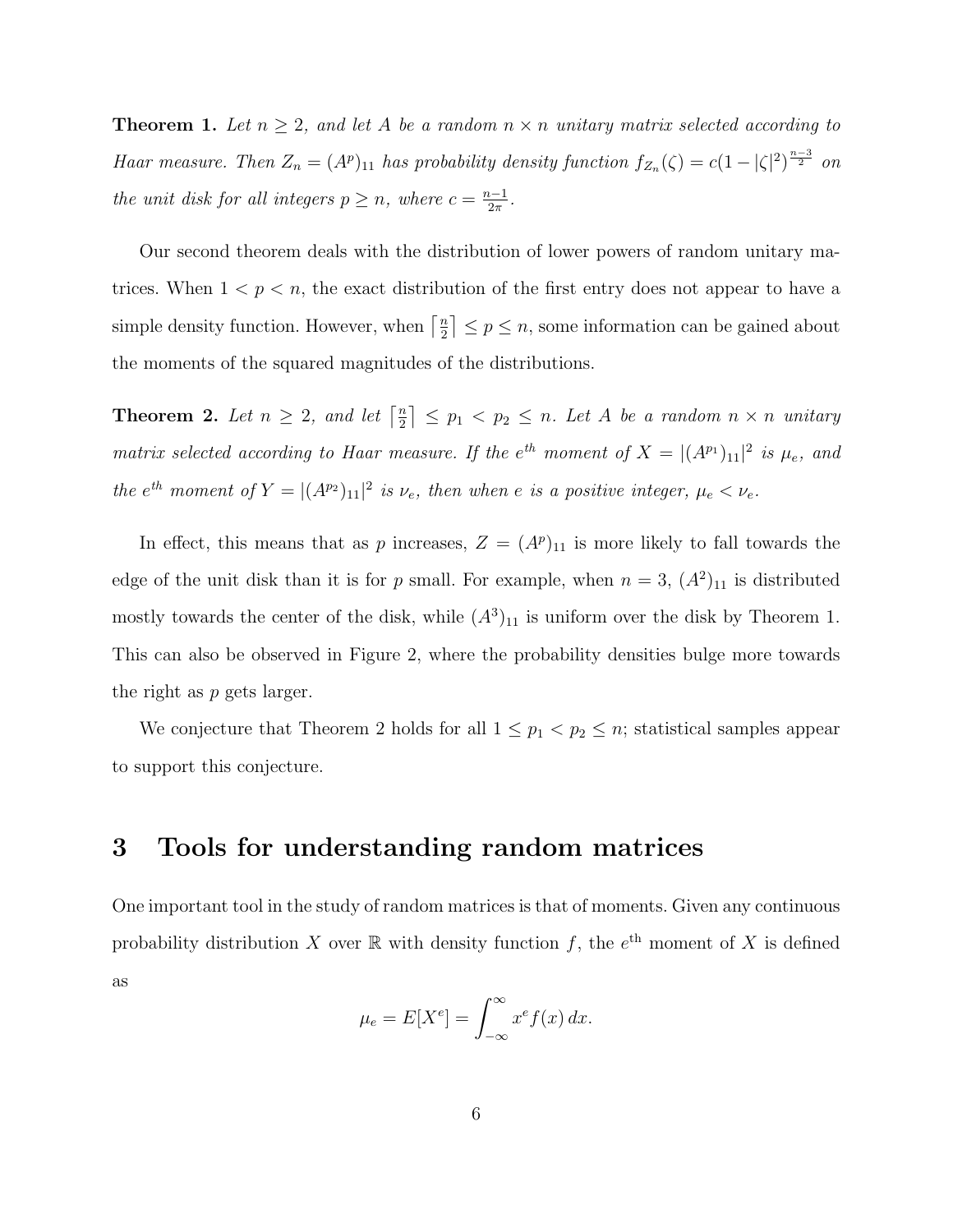**Remark 3** (Feller [5]). The moments of a bounded distribution uniquely define that distribution.

Proof. In brief, the moments determine the distribution since they determine the Fourier Transform of the density function, which in turn determines the distribution. A full proof appears on page 233 in Feller [5].  $\Box$ 

While finding the density function from the moments may be difficult, understanding the moments can be key to understanding the probability distribution.

Let  $\Re(z)$  be the real part of the complex number z. We note a consequence of a classical theorem of probability theory.

**Remark 4.** If Z is a distribution over  $\mathbb C$  which is independent of phase, then  $\Re(Z)$  uniquely determines Z.

*Proof.* It is a classical theorem of probability theory that a probability measure on  $\mathbb{R}^n$  is completely determined by its 1-dimensional marginals (a proof is given as Remark 2.3.5 in  $\Box$ Stroock [15]). The result is merely a special case of this fact.

Next, we derive Lemma 5, a well-known integral identity which is useful in the proof of Theorem 1.

**Lemma 5.** For all even nonnegative integers  $k$ ,

$$
\int_0^{2\pi} \cos(\phi)^k d\phi = 2\sqrt{\pi} \frac{\Gamma\left(\frac{k+1}{2}\right)}{\Gamma\left(\frac{k+2}{2}\right)}.
$$

*Proof.* We induct on k. If  $k = 0$ , then

$$
\int_0^{2\pi} \cos(\phi)^0 d\phi = \int_0^{2\pi} d\phi = 2\pi = 2\sqrt{\pi} \frac{\Gamma\left(\frac{1}{2}\right)}{\Gamma\left(1\right)}.
$$

Now suppose that

$$
\int_0^{2\pi} \cos(\phi)^{k-2} \, d\phi = 2\sqrt{\pi} \frac{\Gamma\left(\frac{k-1}{2}\right)}{\Gamma\left(\frac{k}{2}\right)}.
$$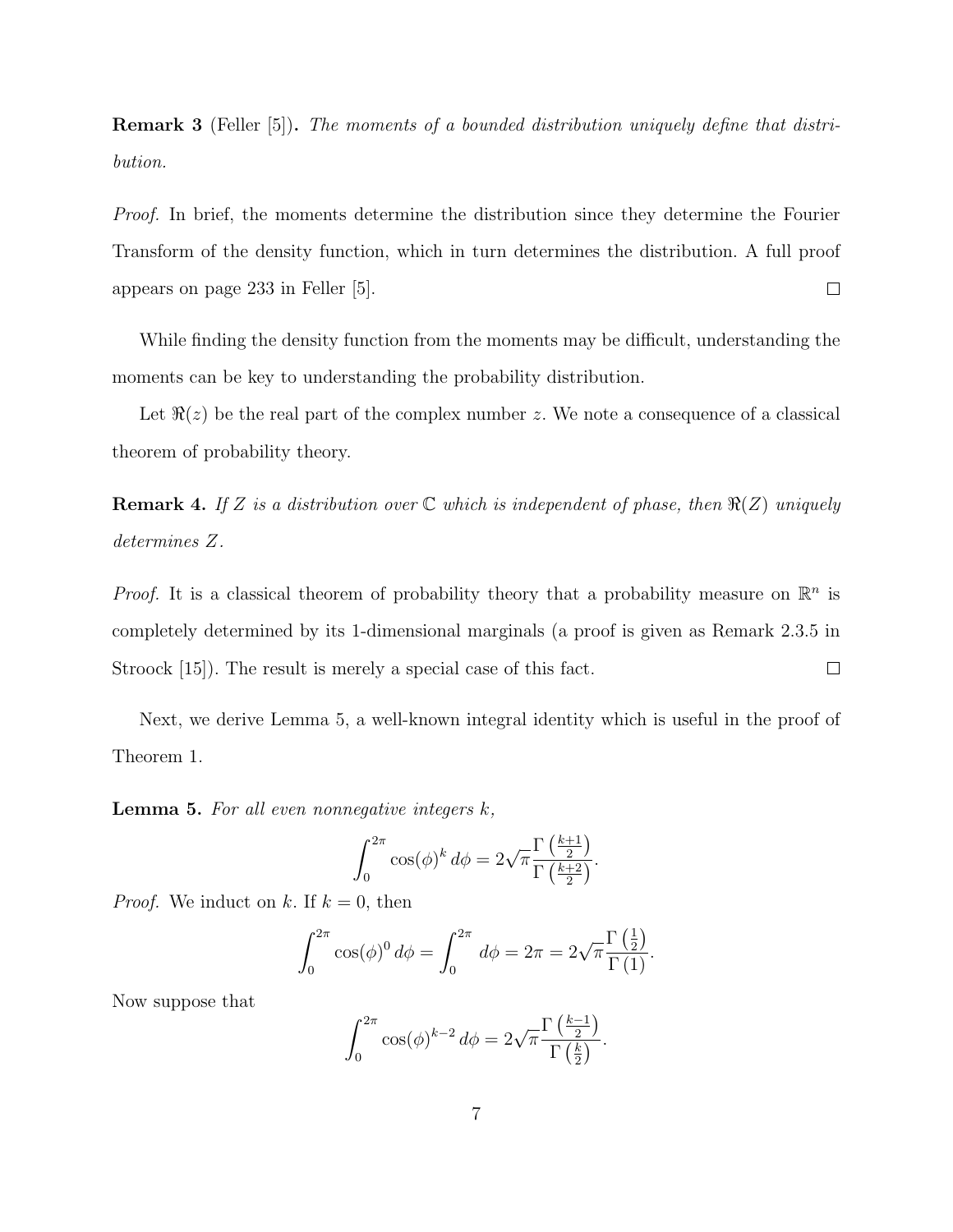Then integrating by parts with  $u = \cos(\phi)^{k-1}$  and  $dv = \cos(\phi) d\phi$  gives

$$
\int_0^{2\pi} \cos(\phi)^k d\phi = \cos(\phi)^{k-1} \sin(\phi) \Big|_0^{2\pi} - \int_0^{2\pi} (k-1) \cos(\phi)^{k-2} (-\sin(\phi)) \sin(\phi) d\phi
$$
  

$$
\int_0^{2\pi} \cos(\phi)^k d\phi = (k-1) \int_0^{2\pi} \cos(\phi)^{k-2} d\phi - (k-1) \int_0^{2\pi} \cos(\phi)^k d\phi
$$
  

$$
k \int_0^{2\pi} \cos(\phi)^k d\phi = (k-1) \int_0^{2\pi} \cos(\phi)^{k-2} d\phi
$$
  

$$
\int_0^{2\pi} \cos(\phi)^k d\phi = \frac{k-1}{k} 2\sqrt{\pi} \frac{\Gamma(\frac{k-1}{2})}{\Gamma(\frac{k}{2})} = 2\sqrt{\pi} \frac{\frac{k-1}{2}\Gamma(\frac{k-1}{2})}{\frac{k}{2}\Gamma(\frac{k}{2})} = 2\sqrt{\pi} \frac{\Gamma(\frac{k+1}{2})}{\Gamma(\frac{k+2}{2})}.
$$

Finally, Lemma 6, another well-known lemma about trigonometric integrals, is useful in the proof of Theorem 2.

**Lemma 6.** If a and b are nonnegative integers, then  $\int_0^{2\pi} (\sin \theta)^a (\cos \theta)^b d\theta$  is zero if at least one of a or b is odd, and positive otherwise.

Proof. We merely use the symmetry of the sine and cosine functions.

$$
\int_0^{2\pi} (\sin \theta)^a (\cos \theta)^b d\theta = \int_0^{\pi/2} (\sin \theta)^a (\cos \theta)^b d\theta + \int_{\pi/2}^{\pi} (\sin \theta)^a (\cos \theta)^b d\theta
$$

$$
+ \int_{\pi}^{3\pi/2} (\sin \theta)^a (\cos \theta)^b d\theta + \int_{3\pi/2}^{\pi} (\sin \theta)^a (\cos \theta)^b d\theta
$$

$$
\int_0^{2\pi} (\sin \theta)^a (\cos \theta)^b d\theta = \int_0^{\pi/2} (\sin \theta)^a (\cos \theta)^b d\theta + (-1)^b \int_0^{\pi/2} (\sin \theta)^a (\cos \theta)^b d\theta
$$

$$
+ (-1)^{a+b} \int_0^{\pi/2} (\sin \theta)^a (\cos \theta)^b d\theta + (-1)^b \int_0^{\pi/2} (\sin \theta)^a (\cos \theta)^b d\theta.
$$
(1)

When at least one of a or b is odd, exactly two of the powers of  $-1$  in (1) are odd powers, so the whole integral is zero. When both are even, (1) simplifies to

$$
4\int_0^{\pi/2}(\sin\theta)^a(\cos\theta)^b\,d\theta,
$$

which is always greater than zero.

 $\Box$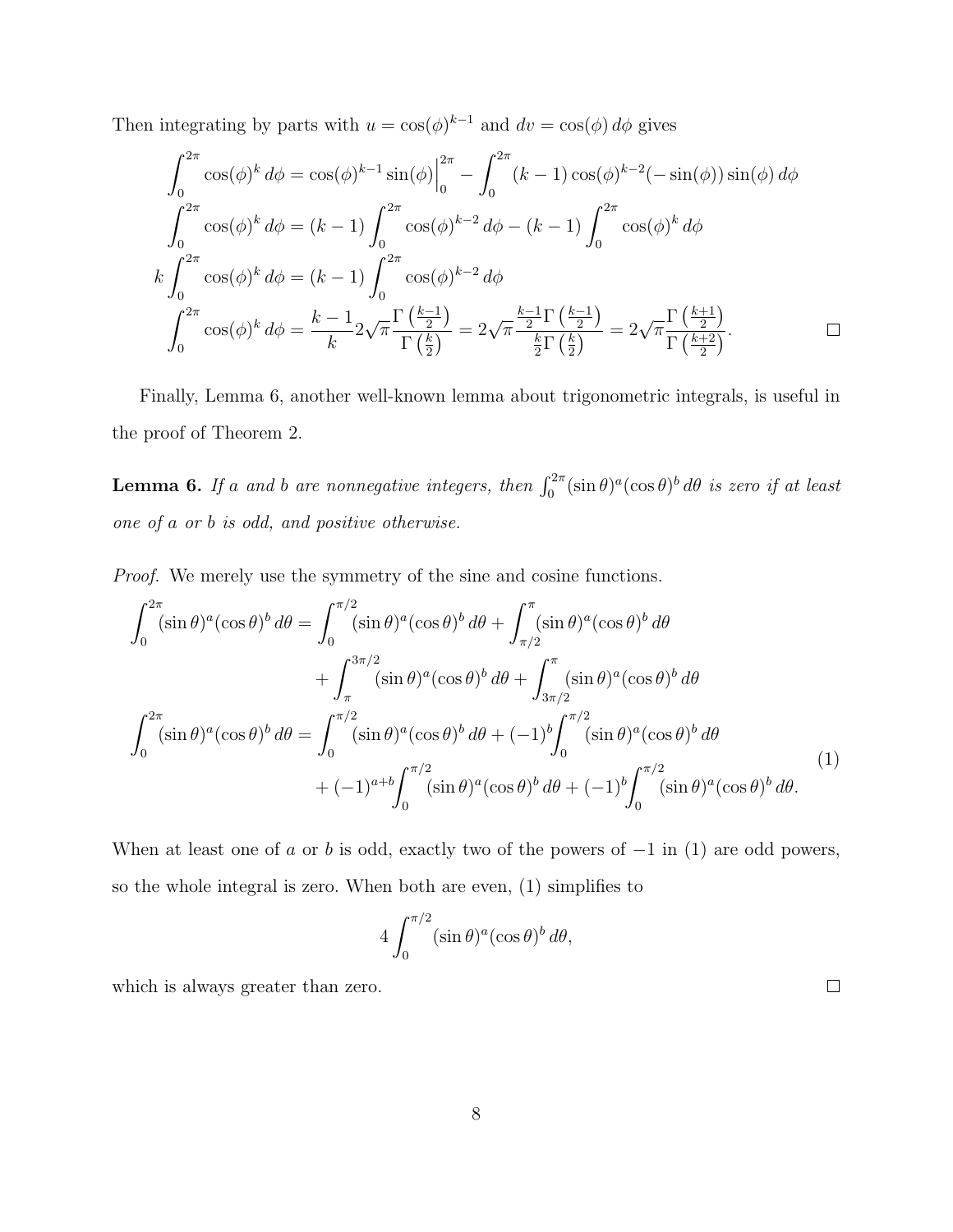## 4 Higher Powers

We now proceed to the proofs of our main theorems. In the ensuing discussion of powers of random unitary matrices, it is important to understand random (real) unit vectors on the ndimensional sphere. One way to generate such a random vector is to generate  $n$  random and normally distributed real numbers, then divide each by the sum of their squares. However, it is often much simpler to use the distribution of a single entry. Therefore, we begin with a lemma about this distribution. Throughout the paper, we let  $c$  be a normalization constant independent of the moment number.

**Lemma 7.** If  $\vec{X} = (X_1, X_2, \ldots, X_n)$  is a random unit vector in n dimensions, then the density function for  $X_1$  is  $f_{X_1}(x) = c(1-x^2)^{\frac{n-3}{2}}$  on  $[-1,1]$ .

The proof is a common exercise in multivariable calculus and is given in Appendix A.

**Lemma 8.** Let  $X$  be the first coordinate of a random real unit vector in  $2n$  dimensions, and let Y be the first coordinate of an independent random real unit vector in  $2n-1$  dimensions. Then  $W = (1 - X^2)(1 - Y^2)$  has density function  $f_W(w) = cw^{n-2}$  on [0, 1].

*Proof.* By Lemma 7, X has density function 
$$
f_X(x) = c(1-x^2)^{\frac{2n-3}{2}}
$$
 and Y has density function  
\n $f_Y(y) = c(1-y^2)^{\frac{2n-4}{2}}$ . Then if  $B(x, y)$  is the beta function, the  $e^{\text{th}}$  moment of W is  
\n
$$
\mu_e = E[(1 - X^2)^e(1 - Y^2)^e]
$$
\n
$$
= c \int_{-1}^1 \int_{-1}^1 (1 - x^2)^e(1 - y^2)^e(1 - x^2)^{\frac{2n-3}{2}}(1 - y^2)^{\frac{2n-4}{2}} dy dx
$$
\n
$$
= c \left(\frac{1}{2} \int_{-1}^1 x^{-1}(1 - x^2)^{e+n-\frac{3}{2}} 2x dx\right) \left(\frac{1}{2} \int_{-1}^1 y^{-1}(1 - y^2)^{e+n-2} 2y dy\right)
$$
\n
$$
= c \left(\int_0^1 u^{-\frac{1}{2}}(1 - u)^{e+n-\frac{3}{2}} du\right) \left(\int_0^1 v^{-\frac{1}{2}}(1 - v)^{e+n-2} dv\right) \qquad (u = x^2, v = y^2)
$$
\n
$$
= cB \left(\frac{1}{2}, e + n - \frac{1}{2}\right) B \left(\frac{1}{2}, e + n - 1\right)
$$
\n
$$
= c \frac{\Gamma\left(\frac{1}{2}\right) \Gamma\left(e+n-\frac{1}{2}\right)}{\Gamma\left(e+n\right)} \frac{\Gamma\left(\frac{1}{2}\right) \Gamma\left(e+n-\frac{1}{2}\right)}{\Gamma\left(e+n-\frac{1}{2}\right)}
$$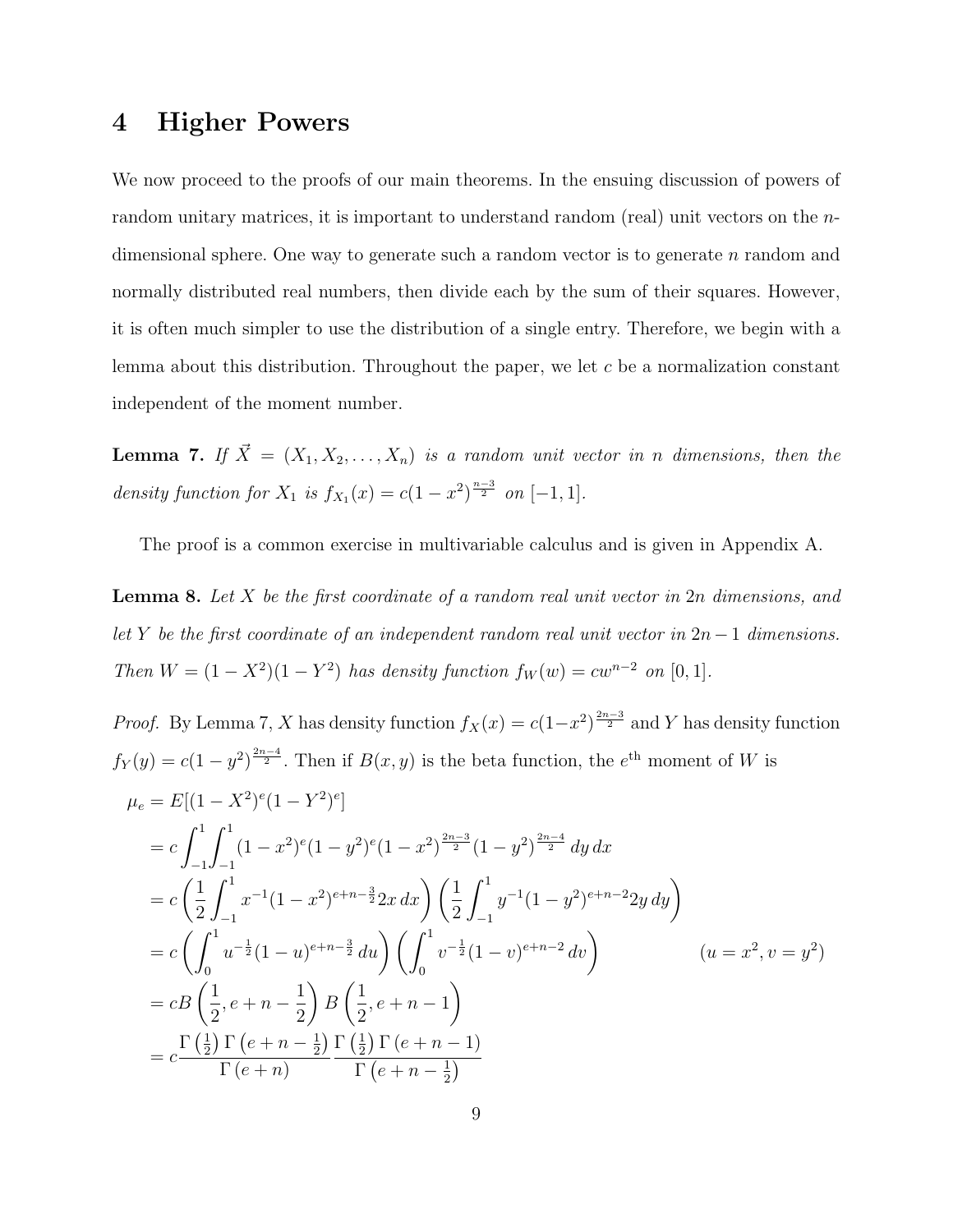$$
\mu_e = c \frac{1}{e + n - 1},
$$

where the  $\Gamma\left(\frac{1}{2}\right)$  $\frac{1}{2}$  is absorbed into c. But  $\mu_0 = E[Z^0] = E[1] = 1$  so  $c = n - 1$ . Then  $\mu_e = \frac{n-1}{e+n-1}$  $\frac{n-1}{e+n-1}$ .

Now consider the moments  $\nu_e$  of the random variable V with density function  $f_V(v)$  =  $cv^{n-2}$  on [0, 1]:

$$
\nu_e = E[V^e] = c \int_0^1 v^e v^{n-2} \, dx = c \frac{1}{e+n-1}.
$$

Again,  $\nu_0 = 1$  so  $c = n - 1$ . Then  $\nu_e = \frac{n-1}{e+n-1}$  $\frac{n-1}{e+n-1}$ . The moments of V are identical to those of  $W$ , so since both distributions are bounded (in  $[0, 1]$ ), they must be the same, that is,  $f_W(w) = cw^{n-2}.$  $\Box$ 

Remark 4 suggests that understanding the relationships between the density function of a distribution and the density function of its real part is important. The next lemma gives a specific relation.

**Lemma 9.** If Z is a random variable with density function  $f_Z(\zeta) = c(1 - |\zeta|^2)^k$  on the unit disk, then the density of its real part is  $f_{\Re(Z)}(x) = c(1-x^2)^{k+\frac{1}{2}}$  on  $[-1, 1]$ .

*Proof.* We consider the moments of  $\Re(Z)$ . Let  $Z = X + iY$  and consider the  $e^{th}$  moment of  $\Re(Z)$ . √

$$
E[\Re(Z)^e] = c \int_{-1}^1 \int_{-\sqrt{1-x^2}}^{-\sqrt{1-x^2}} \Re(x+iy)^e (1-|x+iy|^2)^k \, dy \, dx
$$
  
\n
$$
= c \int_{-1}^1 \int_{-\sqrt{1-x^2}}^{\sqrt{1-x^2}} x^e (1-x^2-y^2)^k \, dy \, dx
$$
  
\n
$$
= c \int_{-1}^1 x^e (1-x^2)^{k+\frac{1}{2}} \left( 2 \int_0^{\sqrt{1-x^2}} \frac{\sqrt{1-x^2}}{y} \left( 1 - \frac{y^2}{1-x^2} \right)^k \frac{y}{1-x^2} \, dy \right) \, dx
$$
  
\n
$$
= c \int_{-1}^1 x^e (1-x^2)^{k+\frac{1}{2}} \left( \int_0^1 u^{-\frac{1}{2}} (1-u)^k \, du \right) \, dx \qquad \left( \text{where } u = \frac{y^2}{1-x^2} \right)
$$
  
\n
$$
= c \int_{-1}^1 x^e (1-x^2)^{k+\frac{1}{2}} B\left(\frac{1}{2}, k+1\right) \, dx
$$
  
\n
$$
= c \int_{-1}^1 x^e (1-x^2)^{k+\frac{1}{2}} \, dx,
$$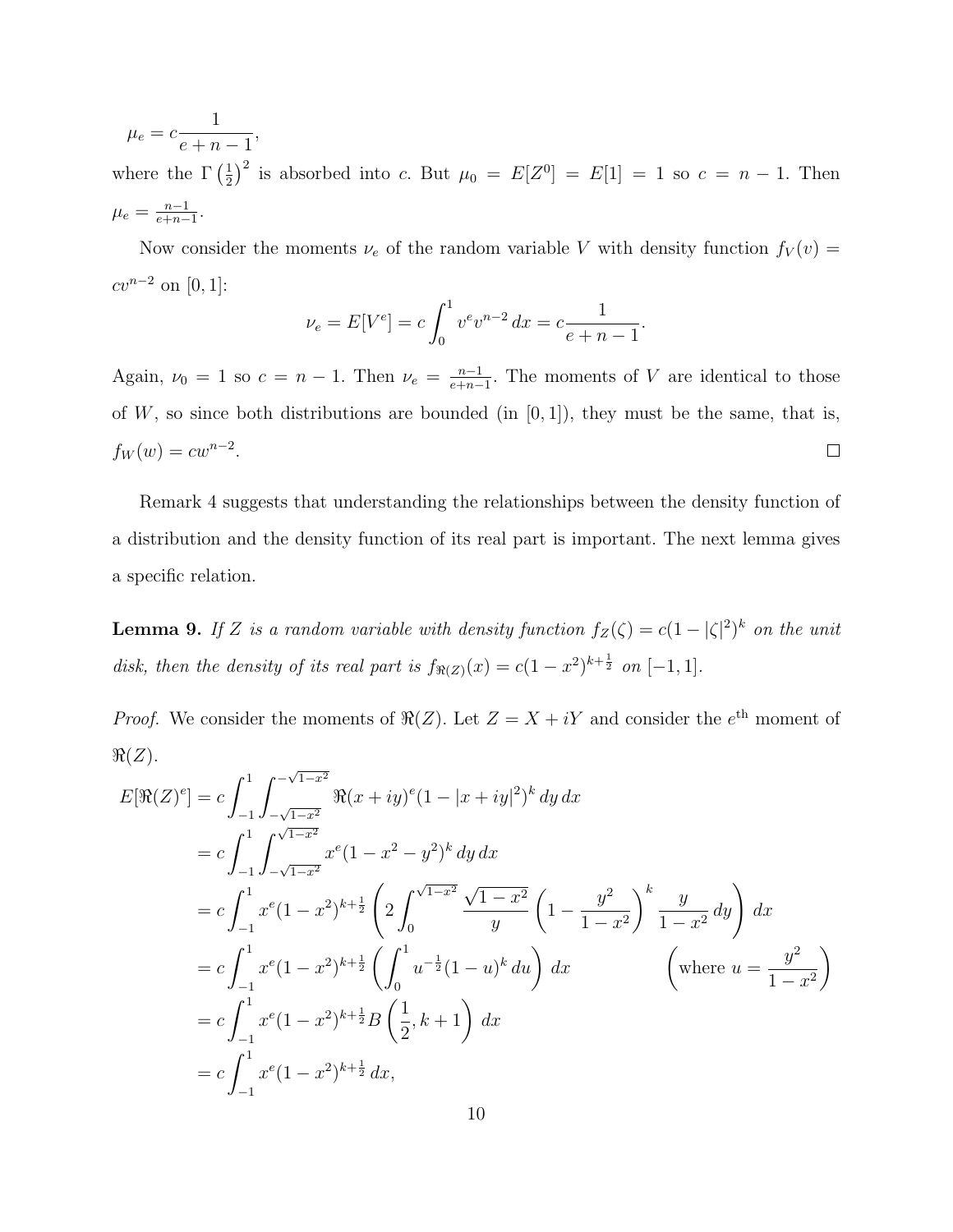where the beta function is independent of the moment number and thus becomes part of  $c$ . But these are just the moments of the distribution with density function  $f(x) = c(1-x^2)^{k+\frac{1}{2}}$ ,  $\Box$ so the lemma is complete.

We now proceed to the proof of Theorem 1. Let U be a random  $n \times n$  unitary matrix selected according to Haar measure, and let  $\lambda_1, \lambda_2, \ldots, \lambda_n$  be its eigenvalues corresponding to eigenvectors  $\vec{v_1}, \vec{v_2}, \ldots, \vec{v_n}$ . Then since unitary matrices are diagonalizable, if Q is the matrix whose columns are the  $\vec{v_i}$ , and D is the diagonal matrix with the  $\lambda_i$  along the diagonal, we know that  $U = Q^{-1}DQ$ , from which we can see that  $U^p = Q^{-1}D^pQ$ . In addition, Marzetta et al.  $[8]$  proved that the eigenvectors of U are isotropic and independent of the eigenvalues, so  $Q$  is a random unitary matrix independent of  $D$ . Note that the eigenvalues of  $U^p$  are exactly the  $\lambda_i^p$  which appear along the diagonal of  $D^p$ . Rains [11] proved that whenever  $p \geq n$ , the eigenvalues of  $U^p$  are distributed as n points chosen independently and uniformly on the unit circle. This allows us to find the entries of the corresponding powers of U.

**Theorem 1.** Let  $n \geq 2$ , and let A be a random  $n \times n$  unitary matrix selected according to Haar measure. Then  $Z_n = (A^p)_{11}$  has probability density function  $f_{Z_n}(\zeta) = c(1 - |\zeta|^2)^{\frac{n-3}{2}}$  on the unit disk for all integers  $p \geq n$ , where  $c = \frac{n-1}{2\pi}$  $rac{i-1}{2\pi}$ .

*Proof.* Let  $U = Q^{-1}DQ = Q^*DQ$  where  $Q^*$  represents the conjugate transpose of Q, and let  $\lambda_1, \lambda_2, \ldots, \lambda_n$  be the eigenvalues of U corresponding to eigenvectors  $\vec{v_i}$ . Then

$$
Z_n = (U^p)_{11} = \left(\overline{Q_{11}} \quad \overline{Q_{21}} \quad \cdots \quad \overline{Q_{n1}}\right) \begin{pmatrix} \lambda_1^p & 0 & \cdots & 0 \\ 0 & \lambda_2^p & \cdots & 0 \\ \vdots & \vdots & \ddots & \vdots \\ 0 & 0 & \cdots & \lambda_n^p \end{pmatrix} \begin{pmatrix} Q_{11} \\ Q_{21} \\ \vdots \\ Q_{n1} \end{pmatrix}
$$

$$
Z_n = \sum_{i=1}^n \lambda_i^p |Q_{i1}|^2.
$$
(2)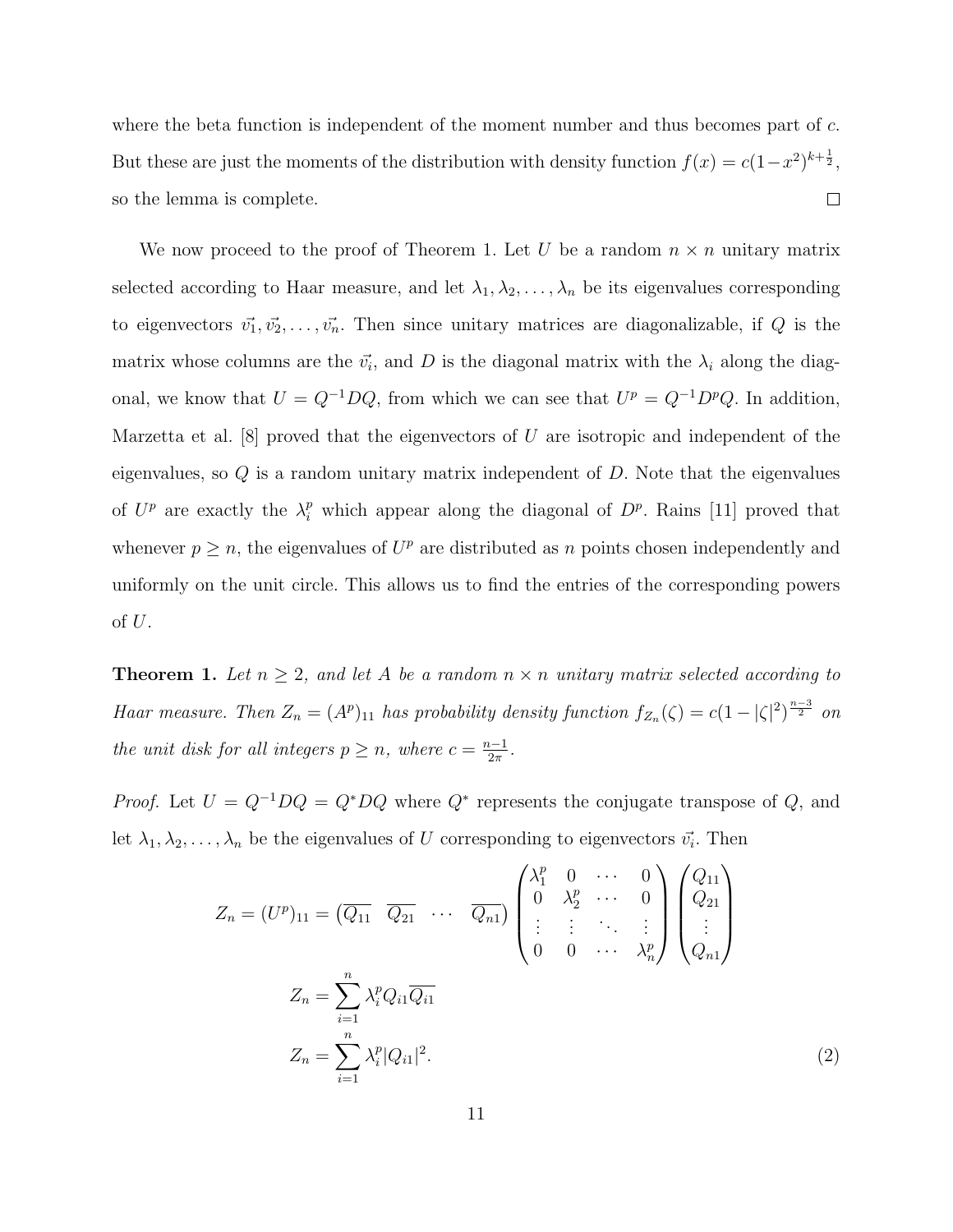However, the  $\lambda_i^p$  $\frac{p}{i}$  are independent and uniform on the unit circle, so we may replace them with random variables  $e^{i\Phi_i}$  which are independent and uniform on the unit circle, eliminating the eigenvalues from the equation. In addition, Q is a random unitary matrix independent of the  $\lambda_i$  and thus the  $\Phi_i$ , so its first column is a random complex unit vector in n dimensions.

We now prove that the real part of  $Z_n$  has density function  $f_{\Re(Z_n)}(\zeta) = (1 - \zeta^2)^{\frac{n-2}{2}}$  by induction on n. As a base case, let  $n = 1$ . Since  $Z_1$  is just a uniform distribution over the unit circle, Lemma 7 shows that  $f_{\Re(Z_n)}(\zeta) = (1 - \zeta^2)^{-\frac{1}{2}}$  is the distribution of the first component, that is, the real part of  $Z_1$ .

Now suppose that the density function for  $\Re(Z_{n-1})$  is  $f_{\Re(Z_{n-1})}(\zeta) = c(1 - \zeta^2)^{\frac{(n-1)-2}{2}}$ . Pulling the first term out of (2) gives

$$
Z_n = |Q_{11}|^2 e^{i\Phi} + (1 - |Q_{11}|^2) Z_{n-1}
$$

$$
\Re(Z_n) = |Q_{11}|^2 \Re(e^{i\Phi}) + (1 - |Q_{11}|^2) \Re(Z_{n-1}),
$$

where  $Q_{11}$  is selected as the first coordinate of a random complex *n*-dimensional unit vector and  $\Phi$  is uniform over the interval  $[0, 2\pi]$ ; we scale  $Z_{n-1}$  by  $1 - |Q_{11}|^2$  to account for the fact that the remaining  $Q_{i1}$  are chosen as a random vector with squared magnitude  $1 - |Q_{11}|^2$ . Switching over to real-valued variables, we select  $X$  as the first coordinate of a  $2n$ -dimensional unit vector, then select Y as the first coordinate of a  $(2n-1)$ -dimensional unit vector. Then, using a scaling factor since the imaginary part of  $Q_{11}$  is in effect selected from a vector of length  $\sqrt{1-X^2}$ ,

$$
Q_{11} = X + Yi\sqrt{1 - X^2}
$$
  

$$
|Q_{11}|^2 = X^2 + (1 - X^2)Y^2 = 1 - (1 - X^2)(1 - Y^2).
$$

Therefore, X and Y can be replaced by the single random variable W, where  $W = (1 X^2(1 - Y^2)$  has distribution  $f_W(w) = cw^{n-2}$  by Lemma 8.

We proceed by calculating the moments of  $\Re(Z_n)$ :

$$
\mu_e = E[(\Re((1 - W)e^{i\Phi} + W Z_{n-1}))^e]
$$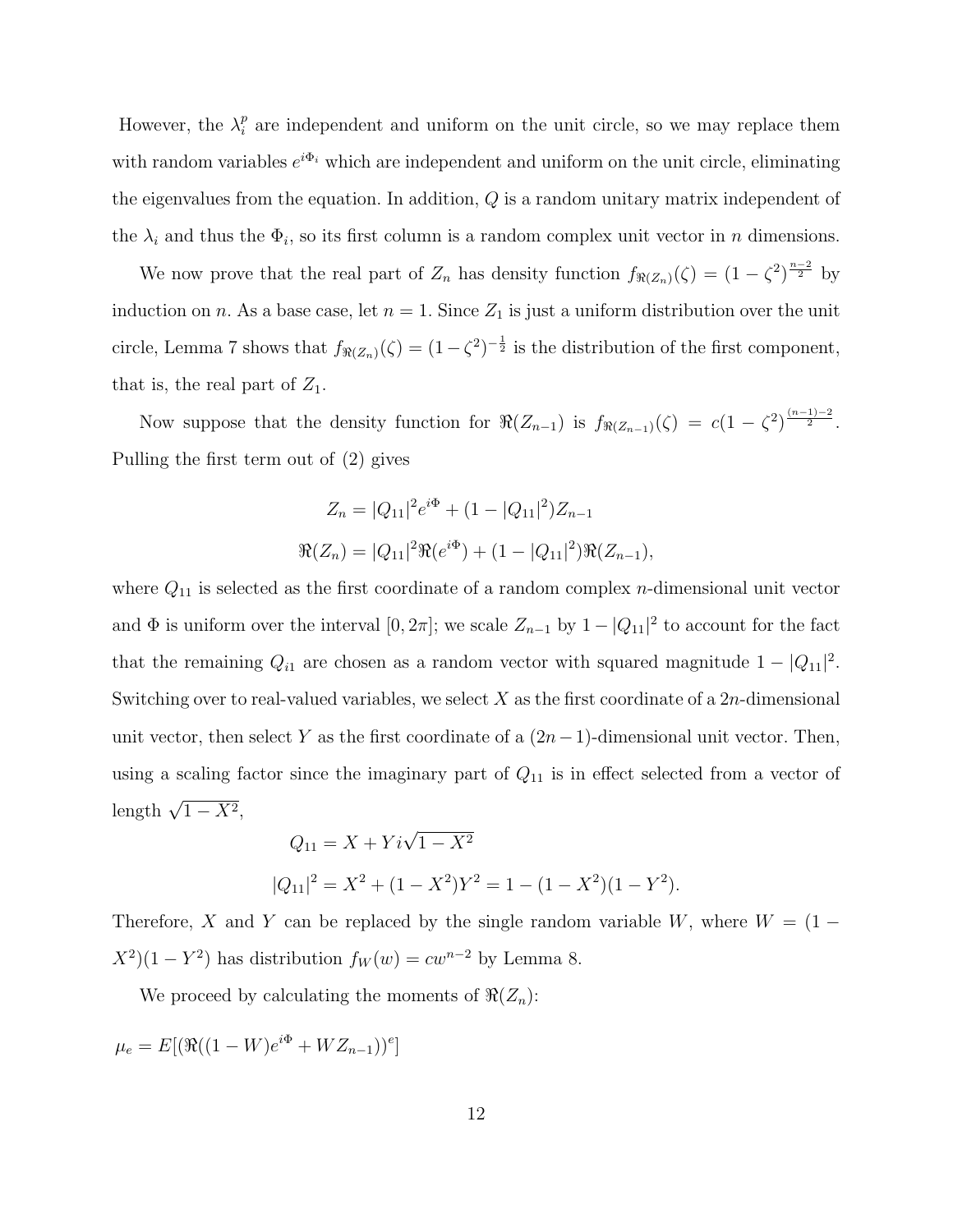$$
= c \int_{-1}^{1} \int_{0}^{2\pi} \int_{0}^{1} ((1 - w) \cos(\phi) + w\zeta)^{e} w^{n-2} \frac{1}{2\pi} (1 - \zeta^{2})^{\frac{n-3}{2}} dw d\phi d\zeta
$$
  
\n
$$
= c \int_{-1}^{1} \int_{0}^{2\pi} \int_{0}^{1} \left( \sum_{k=0}^{e} {e \choose k} (1 - w)^{k} \cos(\phi)^{k} w^{e-k} \zeta^{e-k} \right) w^{n-2} (1 - \zeta^{2})^{\frac{n-3}{2}} dw d\phi d\zeta
$$
  
\n
$$
= c \sum_{k=0}^{e} {e \choose k} \left( \int_{-1}^{1} \zeta^{e-k} (1 - \zeta^{2})^{\frac{n-3}{2}} d\zeta \right) \left( \int_{0}^{2\pi} \cos(\phi)^{k} d\phi \right) \left( \int_{0}^{1} (1 - w)^{k} w^{e-k+n-2} dw \right).
$$

If e is odd, either k is odd, in which case the integral involving  $\phi$  is zero, or k is even so  $e-k$ is odd, in which case that involving  $\zeta$  is zero, thus the entire expression is 0. When e is even, we set  $u = \zeta^2$  and get

$$
\mu_e = c \sum_{k=0}^e \binom{e}{k} \left( \int_0^1 \zeta^{e-k-1} (1-\zeta^2)^{\frac{n-3}{2}} 2\zeta d\zeta \right) \left( \int_0^{2\pi} \cos(\phi)^k d\phi \right) \left( \int_0^1 (1-w)^k w^{e-k+n-2} dw \right)
$$
  
\n
$$
= c \sum_{k=0}^e \binom{e}{k} \left( \int_0^1 u^{\frac{e-k-1}{2}} (1-u)^{\frac{n-3}{2}} du \right) \left( \int_0^{2\pi} \cos(\phi)^k d\phi \right) \left( \int_0^1 (1-w)^k w^{e-k+n-2} dw \right)
$$
  
\n
$$
= c \sum_{k=0}^e \binom{e}{k} B \left( \frac{e-k+1}{2}, \frac{n-1}{2} \right) \left( \frac{\Gamma(\frac{k+1}{2})}{\Gamma(\frac{k+2}{2})} \right) B(e-k+n-1, k+1)
$$
  
\n
$$
\mu_e = c \sum_{k=0}^e \binom{e}{k} \left( \frac{\Gamma(\frac{e-k+1}{2}) \Gamma(\frac{n-1}{2})}{\Gamma(\frac{e-k+n}{2})} \right) \left( \frac{\Gamma(\frac{k+1}{2})}{\Gamma(\frac{k+2}{2})} \right) \left( \frac{\Gamma(e-k+n-1) \Gamma(k+1)}{\Gamma(e+n)} \right).
$$

It can be verified (see Appendix B) that, up to constant factors dependent only on  $n$ , this is equal to

$$
\mu_e = c \frac{\Gamma\left(\frac{n}{2}\right) \Gamma\left(\frac{e+1}{2}\right)}{\Gamma\left(\frac{n+e+1}{2}\right)}.
$$

Now we compute the moments  $\nu_e$  of desired distribution whose real part has density function  $f(x) = c(1 - x^2)^{\frac{n-2}{2}}$ .

$$
\nu_e = c \int_{-1}^1 x^e (1 - x^2)^{\frac{n-2}{2}} dx
$$
  
=  $c \int_0^1 u^{\frac{e-1}{2}} (1 - u)^{\frac{n-3}{2}} du$  (with  $u = x^2$ )  
=  $cB\left(\frac{e+1}{2}, \frac{n}{2}\right)$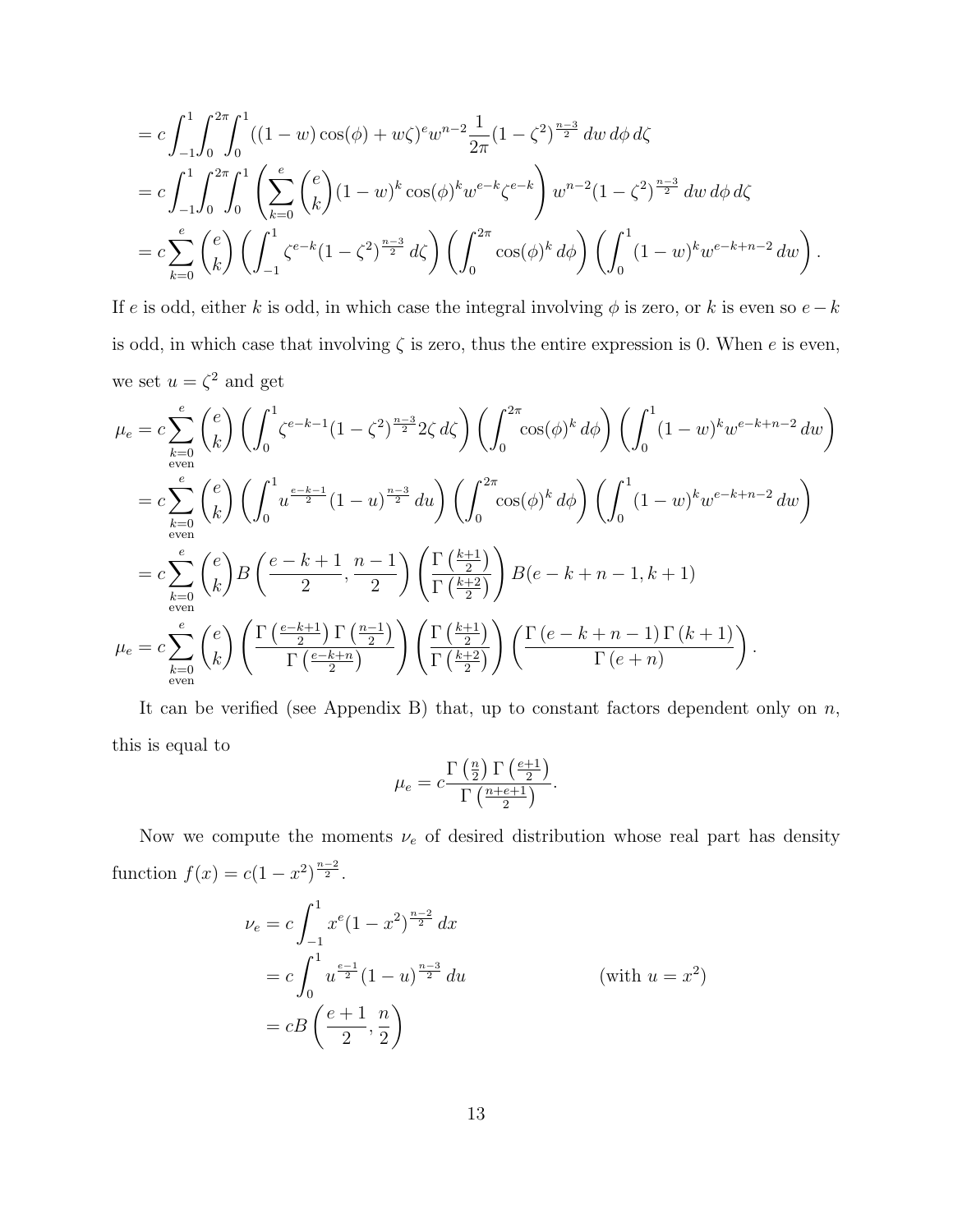$$
= c \frac{\Gamma\left(\frac{n}{2}\right) \Gamma\left(\frac{e+1}{2}\right)}{\Gamma\left(\frac{n+e+1}{2}\right)}
$$

$$
\nu_e = \mu_e,
$$

where the constants must be the same since  $\nu_0 = 1 = \mu_0$ . Then the real parts of the distributions must be the same, so by induction,  $f_{\Re(Z_n)}(\zeta) = c(1 - \zeta^2)^{\frac{n-2}{2}}$  for all n. Thus, by Remark 4 and Lemma 9, n−3

$$
f_{Z_n}(\zeta) = c(1 - |\zeta|^2)^{\frac{n-3}{2}}
$$

for all *n*; the value  $c = \frac{n-1}{2\pi}$  $\frac{1}{2\pi}$  is easy to verify.

## 5 Lower powers

When considering powers less than  $n$  of uniformly random matrices, a result of Rains [12] gives an important way of studying the eigenvalues, and through them, the entries of the powers of a uniformly random matrix. Rains showed that the distribution of eigenvalues of the  $p<sup>th</sup>$  power of a random unitary matrix is equivalent to the direct sum of p independent distributions, each of which is the distribution of a smaller random unitary matrix. Specifically, if  $A_n$  is a uniformly random  $n \times n$  unitary matrix, then

$$
A_n^p \sim \bigoplus_{0 \le i < p} A_{\left\lceil \frac{n-i}{p} \right\rceil}.
$$

Therefore, understanding the effect of the correlation between eigenvalues, even if only between two, is critical in understanding powers of larger  $A_n$ . Recall that the probability density for the two eigenvalues of a matrix selected from  $U_2$  is

$$
f(\theta_1, \theta_2) = c|e^{i\theta_1} - e^{i\theta_2}|^2
$$
  
=  $c((\cos \theta_1 - \cos \theta_2)^2 + (\sin \theta_1 - \sin \theta_2)^2)$   
=  $c(2 - 2\cos \theta_1 \cos \theta_2 - 2\sin \theta_1 \sin \theta_2)$   
=  $c(1 - \cos(\theta_1 - \theta_2)),$  (3)

where the factor of 2 is pulled into the constant. We continue with a lemma involving this

 $\Box$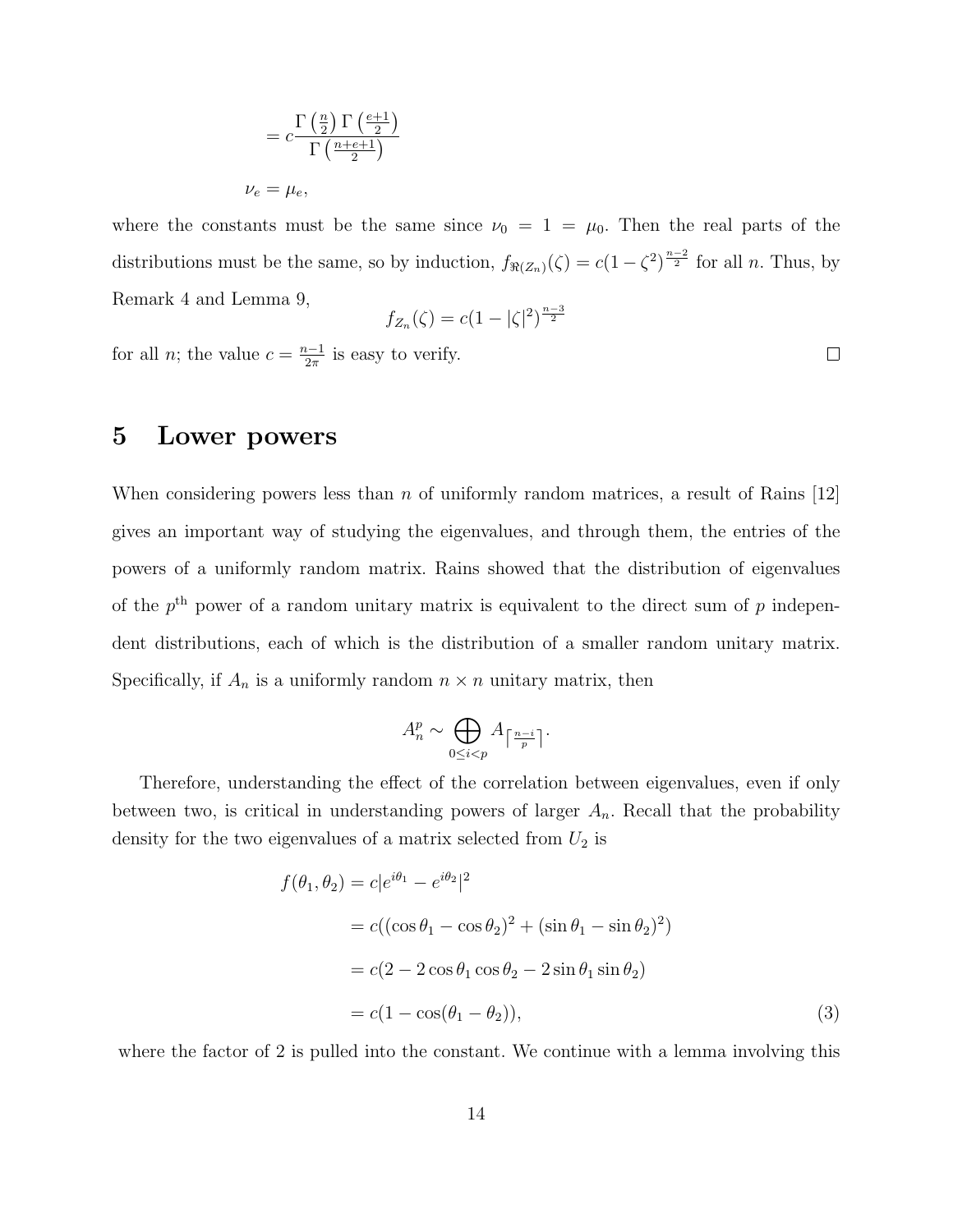density.

**Lemma 10.** Let  $x_1$  and  $x_2$  be fixed positive real numbers, and let  $Y_1$  and  $Y_2$  be random variables such that  $Y_1 = x_1 e^{i\theta_1} + x_2 e^{i\theta_2}$  where the  $\theta_i$  are independent and uniform over [0, 2 $\pi$ ] and such that  $Y_2 = x_1 e^{i\theta_1} + x_2 e^{i\theta_2}$  where the  $\theta_i$  are selected with probability density  $c(1-\cos(\theta_1-\theta_2))$ , with each  $\theta_i$  in  $[0, 2\pi]$ . Then the positive integral moments of the magnitude of  $Y_1$  are greater than the corresponding moments of the magnitude of  $Y_2$ .

*Proof.* Let  $\mu_e$  be the  $e^{\text{th}}$  moment of  $Y_1$ , and let  $\nu_e$  be the  $e^{\text{th}}$  moment of  $Y_2$ . Then

$$
\nu_e = c \int_0^{2\pi} \int_0^{2\pi} |x_1 e^{i\theta_1} + x_2 e^{i\theta_2}|^e (1 - \cos(\theta_1 - \theta_2)) d\theta_1 d\theta_2
$$
  
\n
$$
= c \int_0^{2\pi} \int_{\theta_2}^{2\pi + \theta_2} |x_1 e^{i(\theta_1 - \theta_2)} + x_2|^e (1 - \cos(\theta_1 - \theta_2)) d\theta_1 d\theta_2
$$
  
\n
$$
= c \int_0^{2\pi} \int_0^{2\pi} |x_1 e^{i\delta} + x_2| (1 - \cos \delta) d\delta d\theta_2
$$
 (letting  $\delta = \theta_1 - \theta_2$ )  
\n
$$
= c \cdot 2\pi \cdot 2 \int_0^{\pi} |e^{i\delta} + x| (1 - \cos \delta) d\delta
$$
 (with  $x = \frac{x_2}{x_1} > 0$ )  
\n
$$
= c \left( \int_0^{\pi/2} |e^{i\delta} + x| (1 - \cos \delta) d\delta + \int_{\pi/2}^{\pi} |e^{i\delta} + x| (1 - \cos \delta) d\delta \right)
$$
  
\n
$$
= \mu_e + c \left( \int_0^{\pi/2} |e^{i\delta} + x| (-\cos \delta) d\delta + \int_0^{\pi/2} |e^{i(\pi - \delta)} + x| \cos \delta d\delta \right)
$$
  
\n
$$
\nu_e = \mu_e + c \int_0^{\pi/2} (\cos \delta)(|e^{i(\pi - \delta)} + x| - |e^{i\delta} + x|) d\delta
$$

But the real part of  $e^{i\delta}$  is greater than that of  $e^{i(\pi-\delta)}$  whenever  $0 \le \delta < \frac{\pi}{2}$  and the imaginary parts of the two are equal, so the integrand is always negative on  $[0, \frac{\pi}{2}]$  $\frac{\pi}{2}$ . Then  $\nu_e < \mu_e$  as  $\Box$ desired.

**Theorem 2.** Let  $n \geq 2$ , and let  $\lceil \frac{n}{2} \rceil$  $\lfloor \frac{n}{2} \rfloor \leq p_1 < p_2 \leq n$ . Let A be a random  $n \times n$  unitary matrix selected according to Haar measure. Then if the  $e^{th}$  moment of  $X = |(A^{p_1})_{11}|^2$  is  $\mu_e$ , and the  $e^{th}$  moment of  $Y = |(A^{p_2})_{11}|^2$  is  $\nu_e$ , then when e is a positive integer,  $\mu_e < \nu_e$ .

We can now proceed to the proof of Theorem 2.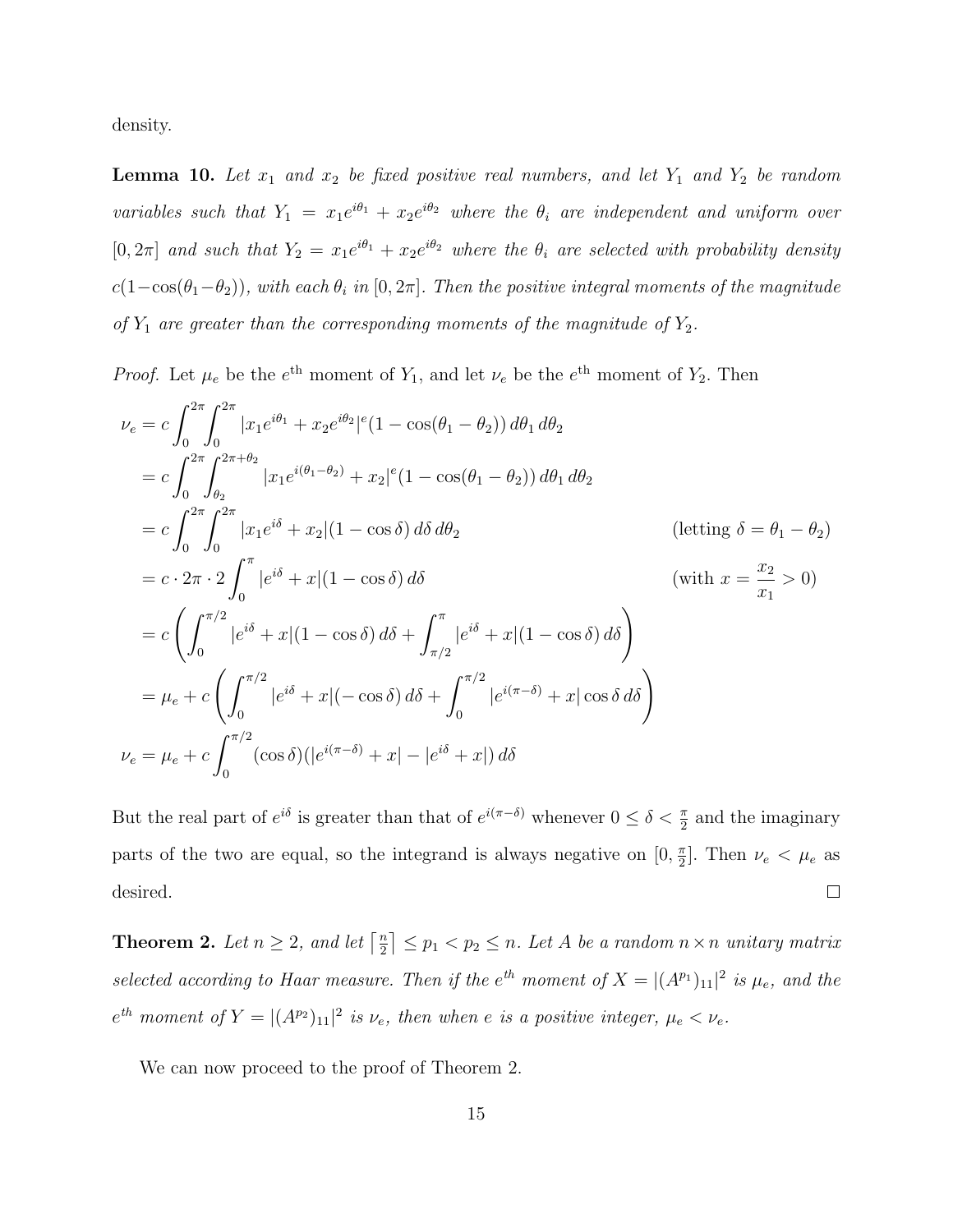*Proof.* Let  $B_p$  be a random variable representing the top left entry of the  $p<sup>th</sup>$  power of a random  $n \times n$  unitary matrix, and let  $\lceil \frac{n}{2} \rceil$  $\left\lfloor \frac{n}{2} \right\rfloor \leq p < n$ . Then we want to show that moments of the squared magnitude of  $B_{p+1}$  are greater than those of the squared magnitude of  $B_p$ . The result follows.

Since  $\lceil \frac{n}{2} \rceil$  $\left\lfloor \frac{n}{2} \right\rfloor \leq p < n$ , the eigenvalues of the  $p^{\text{th}}$  power of a random  $n \times n$  unitary matrix are the union of sets of eigenvalues chosen as those of some number of random  $2 \times 2$  matrices along with some number of independent eigenvalues. The eigenvalues of the  $(p+1)$ <sup>st</sup> power of the same matrix consist of one fewer pair of correlated eigenvalues and two more independent ones, that is, one of the sets of eigenvalues from  $U_2$  becomes two independent eigenvalues. Let  $B$  be the weighted sum of the unchanged eigenvalues (those selected in the same way in both cases), and let  $x_1$  and  $x_2$  be the remaining entries in the first eigenvector, such that  $B_p = x_1 e^{i\theta_1} + x_2 e^{i\theta_2} + B$ , with the  $\theta_i$  having density function  $f(\theta_1, \theta_2) = c(1 - \cos(\theta_1 - \theta_2))$ , and  $B_{p+1} = x_1 e^{i\theta_1} + x_2 e^{i\theta_2} + B$  with independent and uniform  $\theta_1$  and  $\theta_2$ . Note that  $\theta_1$  and  $\theta_2$ are independent of the  $x_i$  and B. Fix B and the  $x_i$ , then let  $xe^{i\alpha} = \frac{1}{B}$  $\frac{1}{B}(x_1e^{i\theta_1}+x_2e^{i\theta_2}),$  where x depends on the  $\theta_i$  and  $\alpha$  is independent and uniform on [0, 2π]. Note that Lemma 10 means that after B and  $x_i$  are fixed, the moments of x are larger when the  $\theta_i$  are uncorrelated, in  $B_{p+1}$ . But then we can calculate the moments of the squared magnitude of  $B_{p+1}$ :

$$
E[|B_{p+1}|^{2e}] = E[B^e | xe^{i\alpha} + 1|^{2e}]
$$
  
=  $B^e E\left[\sum_{k=0}^e {e \choose k} (x \cos \alpha + 1)^{2k} (\sin \alpha)^{2e-2k}\right]$   
=  $B^e E\left[\sum_{k=0}^e {e \choose k} \sum_{j=0}^{2k} {2k \choose j} x^j (\cos \alpha)^j (\sin \alpha)^{2e-2k}\right]$   
=  $B^e \sum_{k=0}^e {e \choose k} \sum_{j=0}^{2k} {2k \choose j} E[x^j] E[(\cos \alpha)^j (\sin \alpha)^{2e-2k}].$ 

By Lemma 6, the second expected value is nonnegative; if  $e > 0$ , then at least one term must be positive. Then when  $E[x^j]$  increases, so does  $|B_{p+1}|^{2e}$ , so the moments of the squared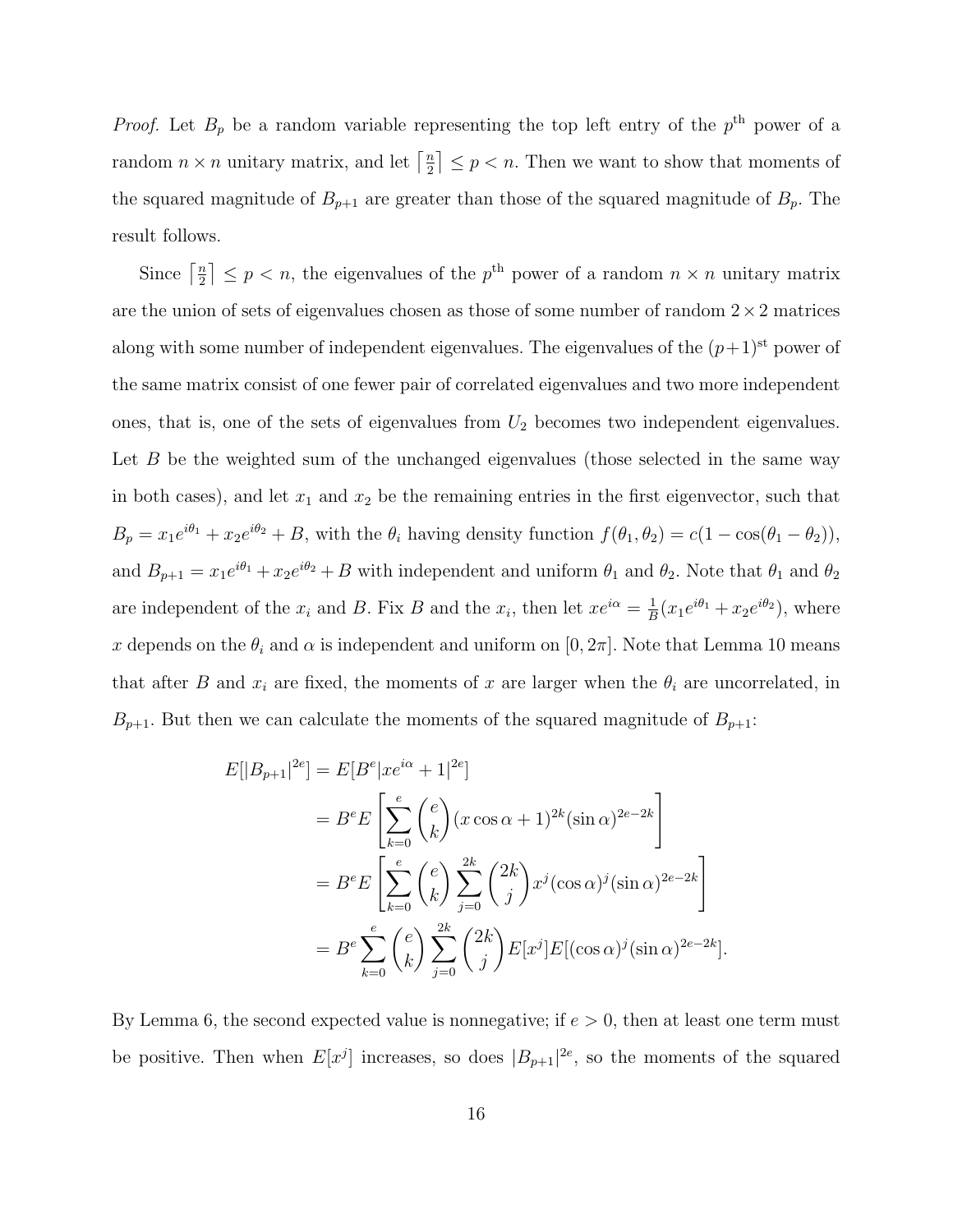magnitude of  $B_{p+1}$  are greater than the corresponding moments of the squared magnitude of  $B_p$ .  $\Box$ 

# 6 Conclusion

In the preceding sections, we have explored the distributions of entries of powers of random unitary matrices. We have exactly characterized the distributions of the top left entries of matrices raised to powers at least equal to the dimension. Specifically, if U is an  $n \times n$  random unitary matrix, then  $(U^p)_{11}$  has density function

$$
f(\zeta) = c(1 - |\zeta|)^{\frac{n-3}{2}}
$$

over the unit disk. Furthermore, while the distributions of lower powers appear to be difficult to exactly describe, we have given results in specific cases – the moments of the magnitudes of the distributions increase as p increases, whenever p is at least  $\lceil \frac{n}{2} \rceil$  $\frac{n}{2}$  and at most *n*. We conjecture that this relationship extends to all  $1 \leq p \leq n$ .

This work has direct relation to the applications of random matrix theory discussed in the introduction. The quantum mechanical applications in particular are directly related to the first entry of the powers of  $U$ . However, in a deeper sense, the field of random matrices is not well understood. Any new method of approach gives another possible means to figure out why random matrices really behave the way they do. We hope our work will help illuminate the field as a whole.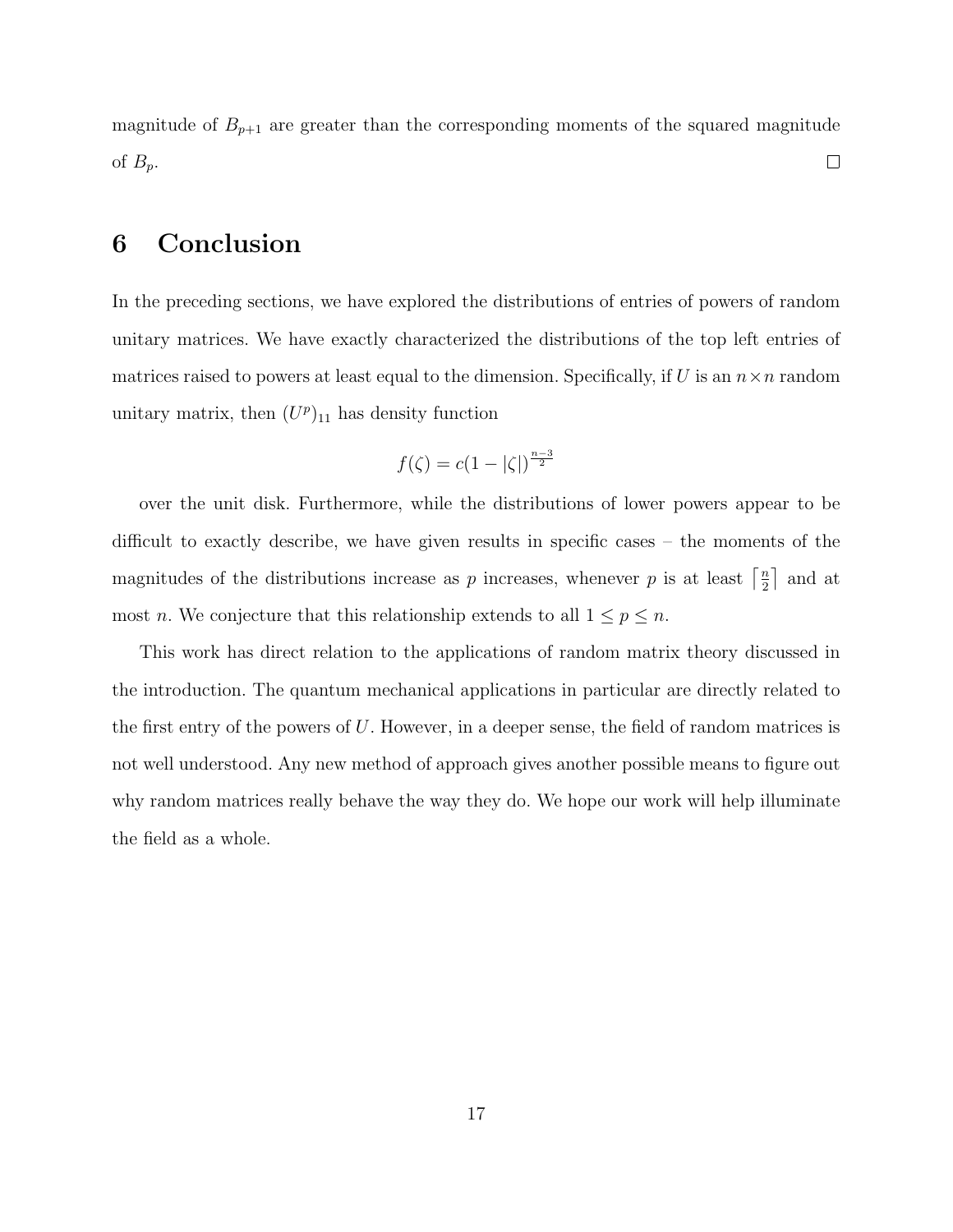# References

- [1] E. Borel. Sur les Principes de la Theorie Cinetique des gaz. Annales, L'Ecole Normal Sup. (1906), no. 23, 9–32.
- [2] M. Coram and P. Diaconis. New tests of the correspondence between unitary eigenvalues and the zeros of Riemann's zeta function. Journal of Physics A: Mathematical and General 36 (2003), no. 12, 2883–2906.
- [3] P. Diaconis. Patterns in eigenvalues. The 70<sup>th</sup> Josiah Willard Gibbs Lecture. Bulletin of the American Mathematical Society 40 (2003), no. 2, 155–178.
- [4] P. Diaconis and M. Shahshahani. Products of random matrices as they arise in the study of random walks on groups. Contemporary Mathematics 50 (1986), 183–195.
- [5] W. Feller. An Introduction to Probability Theory and Its Applications, Vol. 2. Wiley, Hoboken, NJ (1971).
- [6] R. Goodman and W. Wallach. Representations and Invariants of the Classical Groups. Cambridge Press, Cambridge (1998).
- [7] K. Mardia, J. Kent, and J. Bibby. Multivariate Analysis. Academic Press: New York (1979).
- [8] T. L. Marzetta, B. Hassibi, and B. M. Hochwald. Structured unitary space-time autocoding constellation. IEEE Transactions on Information Theory 48 (2002), no. 4, 942–950.
- [9] P. Paule and M. Schorn. A Mathematica version of Zeilberger's algorithm for proving binomial coefficient identities. Journal of Symbolic Computation 20 (1995), no. 5-6, 673–698.
- [10] U. Porod. The cut-off phenomenon for random reflection. Annals of Probability 24 (1996), no. 1, 74–96.
- [11] E. Rains. High powers of random elements of compact lie groups. Probabililty Theory and Related Fields 107 (1997), no. 2, 219–241.
- [12] E. Rains. Images of Eigenvalue Distributions under Power Maps. Probability Theory and Related Fields 125 (2003), no. 4, 522–538.
- [13] J. Rosenthal. Random rotations, characters and random walks on  $SO(N)$ . Annals of Probability 22 (1994), no. 1, 398-423.
- [14] M. Schorn. Contributions to Symbolic Summation. Diploma Thesis, RISC, J. Kepler University, Linz (1995).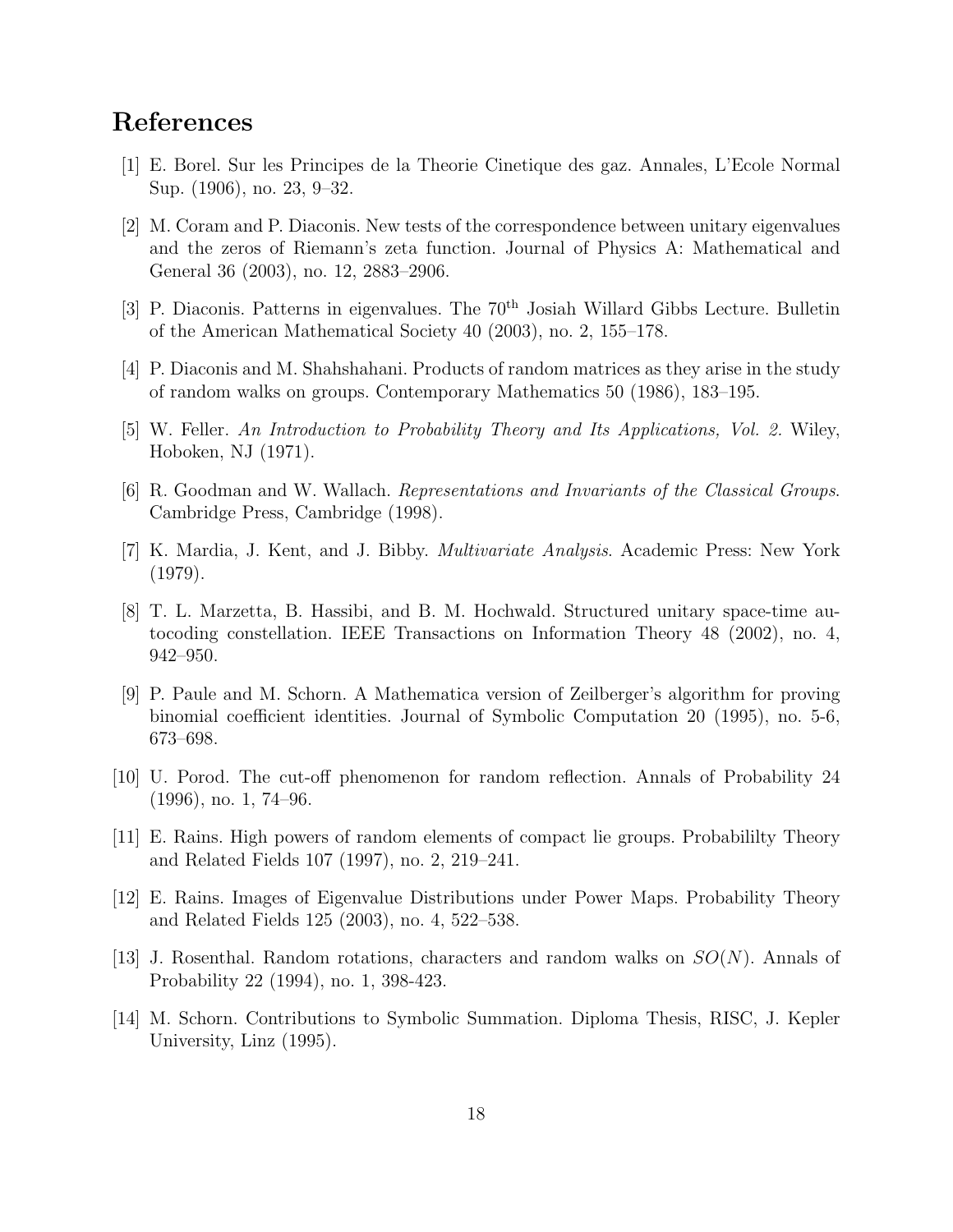- [15] D. W. Stroock. Probability Theory: An Analytic View. Cambridge University Press: Cambridge, 2000.
- [16] T. Timberlake. Random numbers and random matrices: Quantum chaos meets number theory. American Journal of Physics 74 (2006), no. 6, 547–553.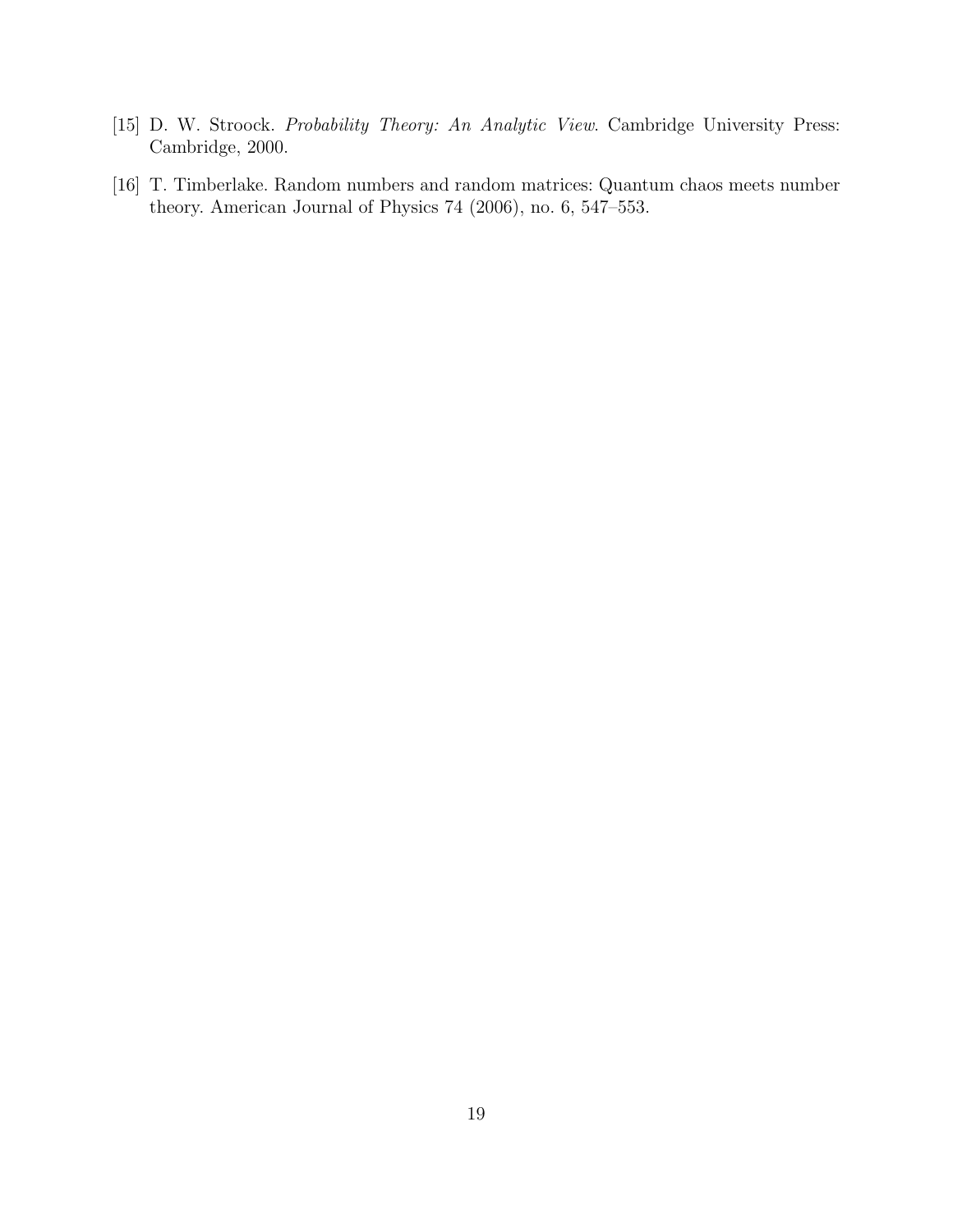# A Proof of Lemma 7

**Lemma 7.** If  $\vec{X} = (X_1, X_2, \ldots, X_n)$  is a random unit vector in n dimensions, then the density function for  $X_1$  is  $f_{X_1}(x) = c(1-x^2)^{\frac{n-3}{2}}$  on  $[-1,1]$ .

*Proof.* Let the surface area of a unit sphere in n dimensions be  $S_n$ . We determine the area of a band of sphere from  $x_1 = x$  to  $x + dx$ . If  $r =$ √  $1-x^2$ , the circumference of the band is  $S_{n-1}r^{n-2}$ , and its width is  $\sqrt{dx^2 + \left(\frac{dr}{dx}dx\right)^2}$ . But  $r =$ √  $\overline{1-x^2}$  so  $\frac{dr}{dx}=-\frac{x}{\sqrt{1-x^2}}$ . Then the width simplifies to

$$
\sqrt{1 + \frac{x^2}{1 - x^2}} dx = \frac{dx}{\sqrt{1 - x^2}},
$$

so the total area is

$$
\frac{S_{n-1}\sqrt{1-x^2}^{n-2}}{\sqrt{1-x^2}}dx = c(1-x^2)^{\frac{n-3}{2}}dx.
$$

Then the probability of picking a point with  $a \leq X_1 \leq b$  is  $\int_a^b c(1-x^2)^{\frac{n-3}{2}} dx$  so the density function is  $c(1-x^2)^{\frac{n-3}{2}}$  on  $[-1,1]$  as desired.  $\Box$ 

# B Derivations of gamma function identity

**Lemma 11.** Up to the constant

$$
c = \frac{\sqrt{\pi} \Gamma \left(\frac{n-1}{2}\right)^2}{2 \Gamma \left(\frac{n}{2}\right)^2},
$$

which depends only on n,

$$
\sum_{k=0}^{e} \binom{e}{k} \left( \frac{\Gamma\left(\frac{e-k+1}{2}\right) \Gamma\left(\frac{n-1}{2}\right)}{\Gamma\left(\frac{e-k+n}{2}\right)} \right) \left( \frac{\Gamma\left(\frac{k+1}{2}\right)}{\Gamma\left(\frac{k+2}{2}\right)} \right) \left( \frac{\Gamma\left(e-k+n-1\right) \Gamma\left(k+1\right)}{\Gamma\left(e+n\right)} \right) = c \frac{\Gamma\left(\frac{n}{2}\right) \Gamma\left(\frac{e+1}{2}\right)}{\Gamma\left(\frac{n+e+1}{2}\right)}.
$$

Proof. The Mathematica command

Assuming[Element[m,f, Integers],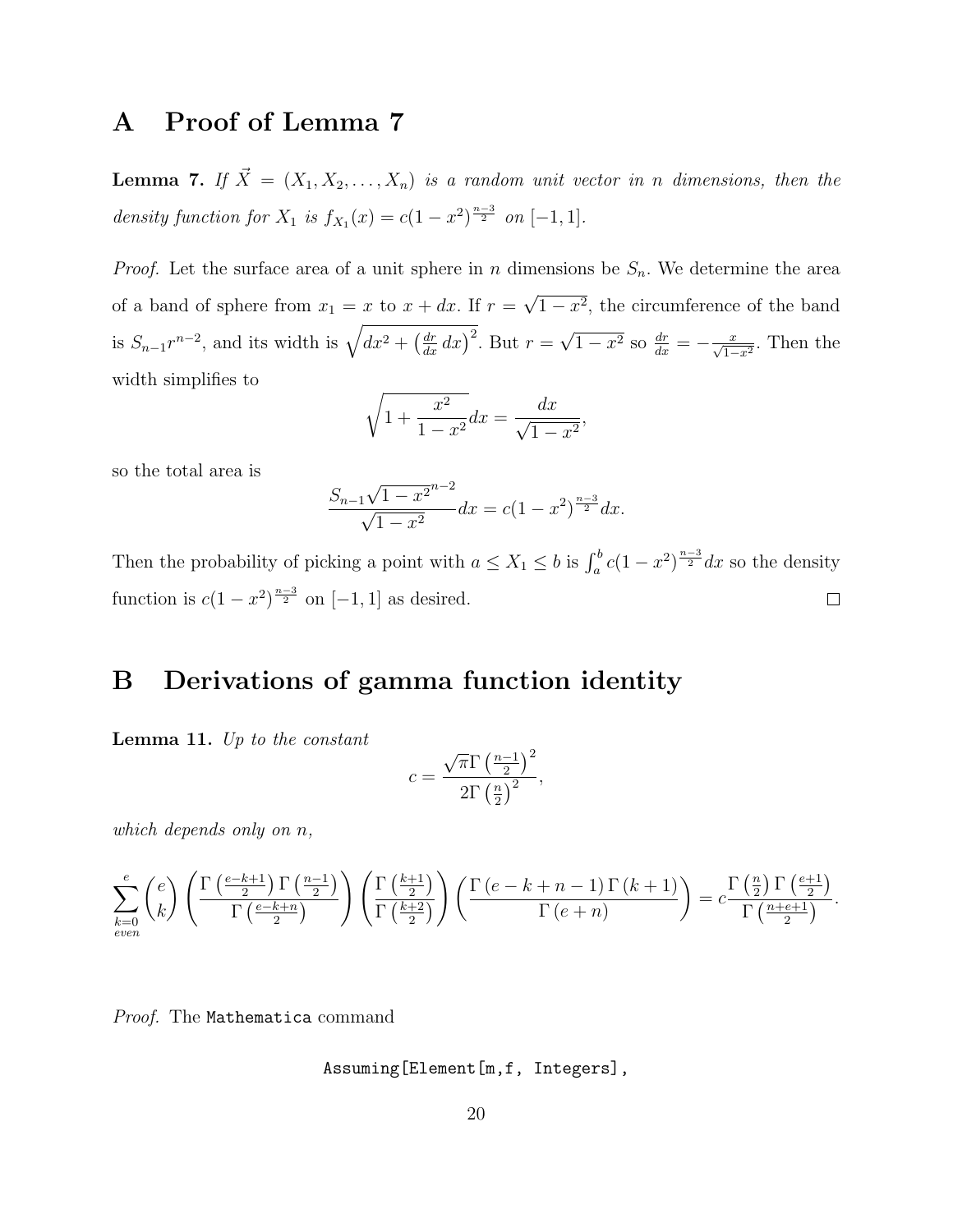FullSimplify[Gamma[(n-1)/2]Gamma[(2f+1)/2]/Gamma[(n+2f+1)/2]/(2Sqrt[Pi])==

Sum[1/Pi Binomial[2f,2j]Gamma[(n)/2]Gamma[(2f-2j+1)/2]

```
Gamma[(2j+1)/2]Gamma[2m+n-2j-1]Gamma[2j+1]
```
 $/(Gamma[(2f+n-2j)/2]$ Gamma $[(2j+2)/2]$ Gamma $[2f+n]$ ), ${j, 0, f}$ ]]]

(where e is replaced by  $2f$  and k by  $2j$  since each is even) returns True, so the identity is verified.

Alternately, for a more human-verifiable proof, we can use the Mathematica package FastZeil, created by Paule and Schorn [9], the accuracy of which was proven in Schorn [14]. We split into two cases, one where  $n$  is even, and one where it is odd. If  $n$  is even, we replace it with 2m and the command

Zb[Binomial[2f,2j]Gamma[(2m)/2]Gamma[(2f-2j+1)/2] Gamma[(2j+1)/2]Gamma[2f+2m-2j-1]Gamma[2j+1]  $/(Gamma[(2f+2m-2j)/2]$ Gamma $[(2j+2)/2]$ Gamma $[2f+2m]$ ),  ${j,0,f}$ , m, 1]

returns the recursion

$$
(1-2m) \text{SUM}[m] + (1+2m+2f) \text{SUM}[1+m] == 0
$$

where **SUM**[m] is the desired sum, which can be checked by hand using the forward difference  $(\Delta_k)$  also generated by the package:

$$
(2m + 2f + 1)F(j, 1 + m) + (1 - 2m)F(j, m) = \Delta_j(F(j, m)R(j, m))
$$

where  $F(j, m)$  is the desired summand and

$$
R(j, m) = \frac{j(-2j + 2m + 2f - 1)}{m + f}.
$$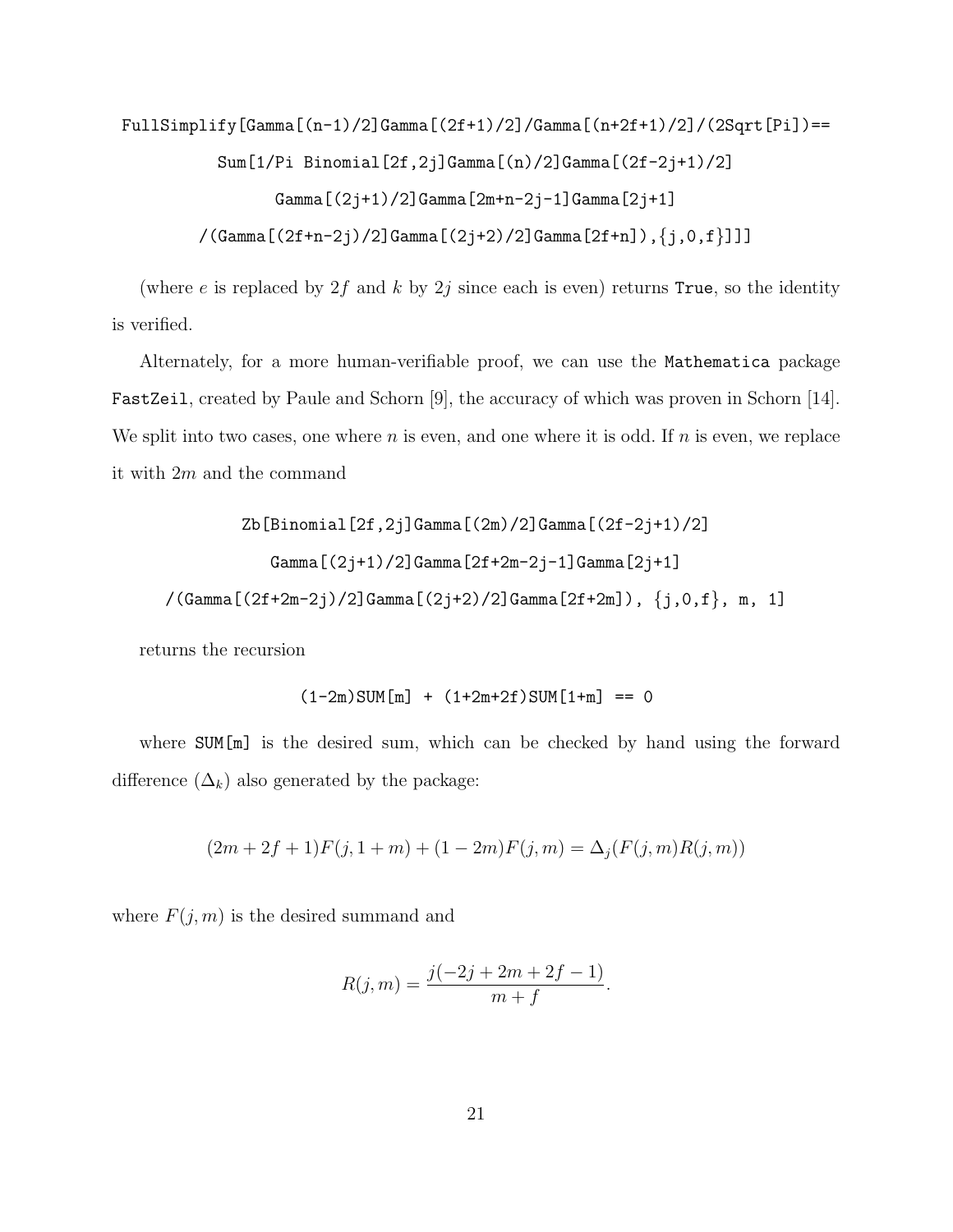The left side of the equation can be verified to satisfy the recursion. Since the two can be verified to be equal for  $m = 1$ , they are equal in general.

If m is odd, the analogous approach works, with m replaced by  $2m + 1$ . The original command becomes

Zb[Binomial[2f,2j]Gamma[(2m+1)/2]Gamma[(2f-2l+1)/2]Gamma[(2l+1)/2] Gamma[2f+2m+1-2j-1]Gamma[2j+1]/Gamma[(2f+2m+1-2j)/2]/ Gamma[(2j+2)/2]/Gamma[2f+2m+1], {j,0,f}, m, 1],

and the recursion becomes

$$
-m \text{ SUM}[m] + (1+m+f)\text{SUM}[1+m] == 0,
$$

with

$$
R(j, m) = \frac{2j(-j + m + f)}{2m + 2e + 1}
$$

giving

$$
(m + f + 1)F(j, 1 + m) - mF(j, m) = \Delta_j(F(j, m)R(j, m)). \quad \Box
$$